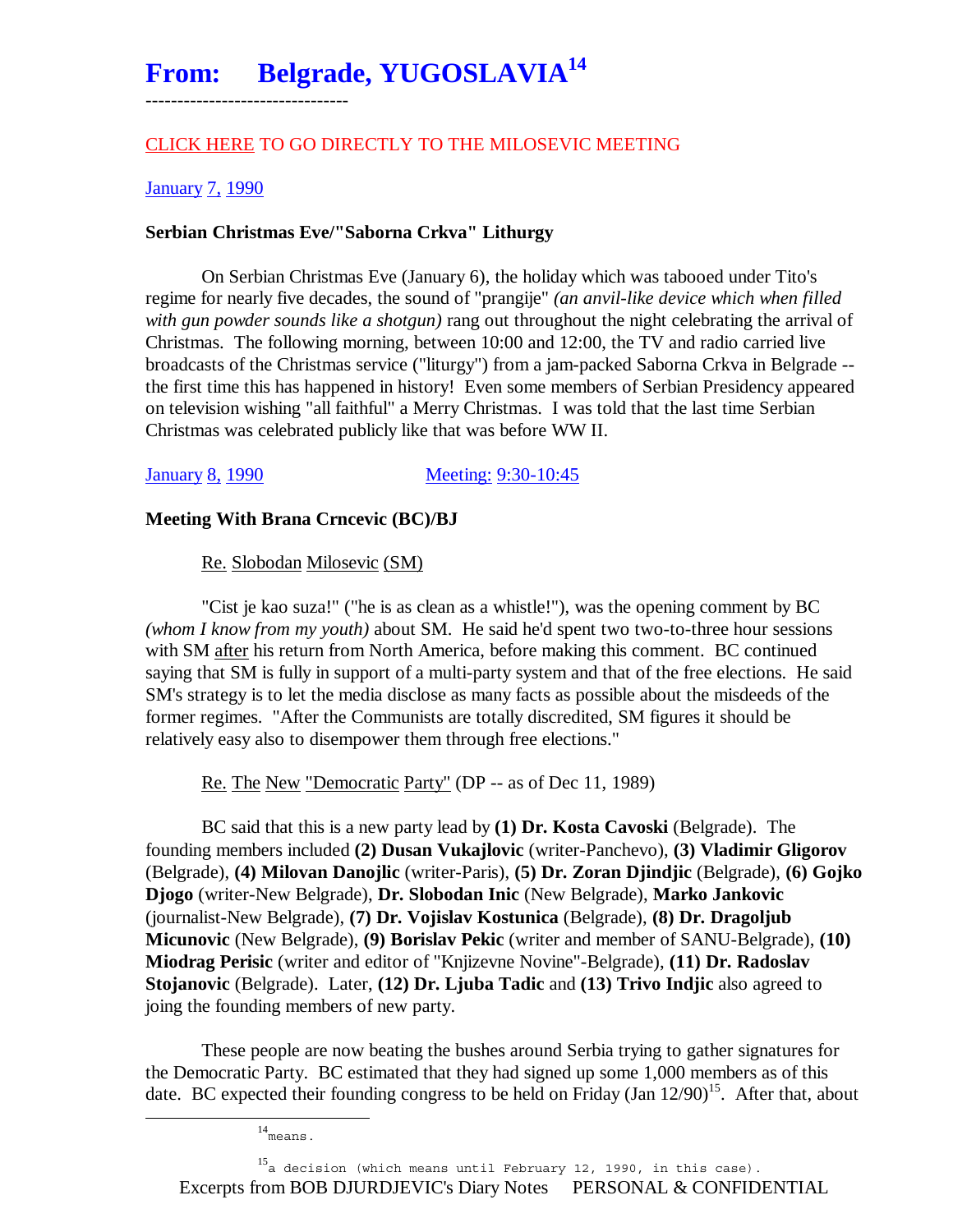45 other prominent Serbian people (including Dobrica Cosic and BC himself) will join them. "That's when you'll join them, too," he told BJ self-assuredly.

### Re. Bosnia/Serbs in other states

 Bosnia consists of Serbs (38%), Croatians (12%) and Moslems (50%). The Moslems can't decide which way to go. There are also quite a few Serbs in Croatia. That's why Serbia's policy is to work toward formation of Serbian provinces within Croatia and Bosnia.

# Re. American/Serbian bank

 BC liked the idea of the American/Serbian bank and had passed this on to SM along with Mica's derogatory comments about Igic, the BG United Bank's "commissar" whom they sent to meet with Mica. According to the proposal, Serbia was to invest 1/3 of the total funds, with the Serbian Americans providing the rest, assuming they had control over how it is used.

 He said that SM agreed with the idea of sending a member of the Serbian "Presidency" to the U.S. (NY), fully empowered to deal on behalf of the Serbian government ("with the papers") to work things out with us (the American Serbs). He proposed a certain ("Djurasic" (?) I am not sure about the name, but there are only 7-8 members of the Presidency so I should be able to figure him out), because he thought that SM as well as he trusted him.

# Re. The Army vs. SM

 Answering one of BJ's questions, BC didn't think that the army was the reason SM treaded so cautiously. The "generals are the small-time politicians in civilian clothes," he said. "And most of them support SM." *(Which still makes it unclear why SM is not up front with his support of democracy. This fits with a subsequent assessment by Amb. WZ, who said that Milosevic was in a most secure position of all YU state leaders because of such an (80%+) support which he enjoys by the Serbian people)***.**

#### Conclusions Re. BC:

-

*Given that BC said that he had met with SM twice since his return from America ("two to three hours each time; I usually see him at either 10:00 or 13:00 so that we can have the whole p.m. together"), it seems to me that he has definitely become one of SM's disciples. This is especially significant in view of the fact that BC had earlier told Milinovic that he was not for the multi-party system because of Kosovo, as had apparently SM.* 

 *In other words, this SM's and BC's apparent turn-about-face may well have been forced by the events in Eastern Europe, especially in Rumania. In order to save face (and maybe even their heads), they are suddenly supporting the full multi-party and the freemarket ideas which they had been opposing before. In the end, however, who cares what their motives for change are? As long as a free multi-party system develops in Serbia/Yugoslavia, everybody will be better off (except for the hard-line Communists, of course).*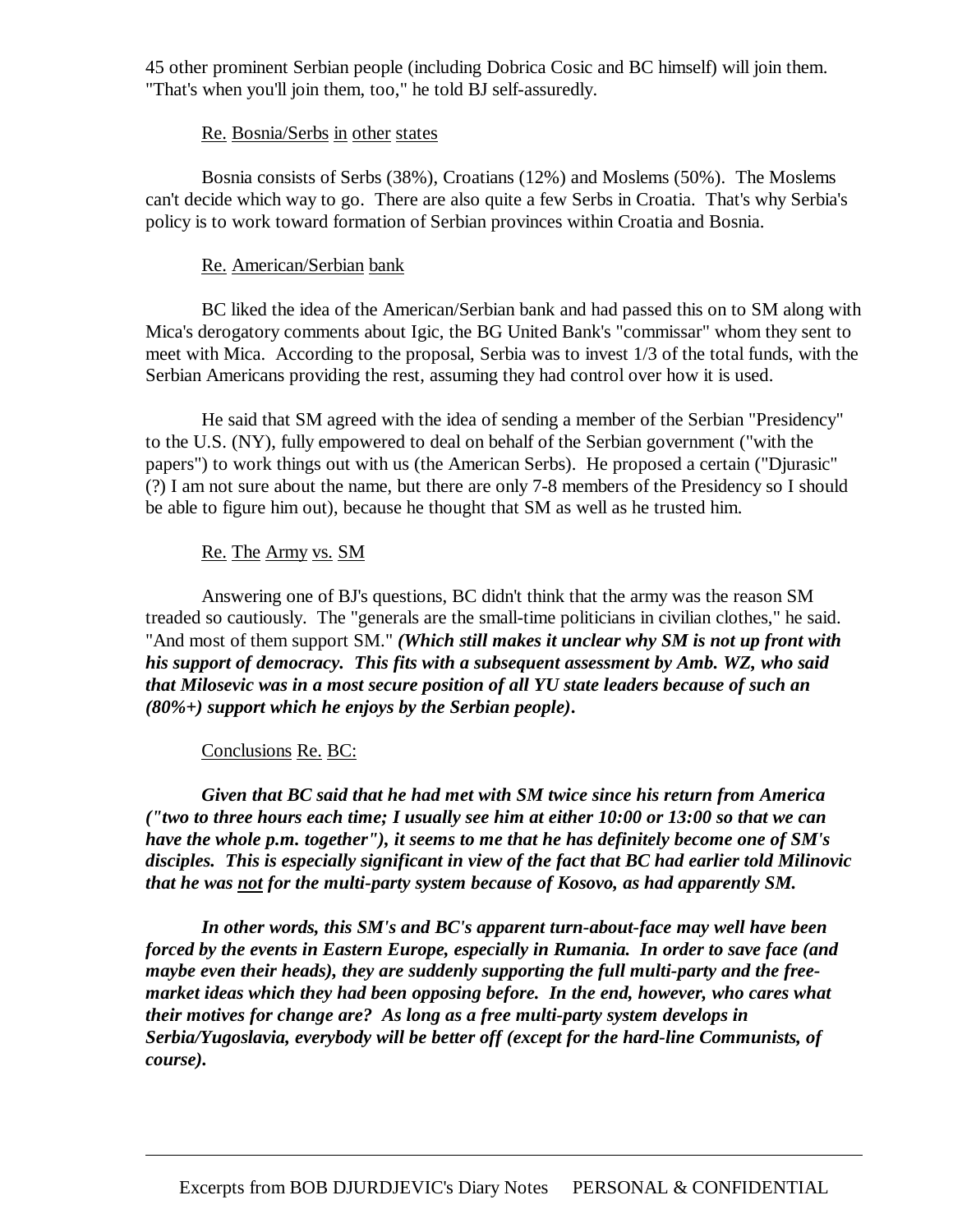#### January 8, 1990 Meeting: 11:00-12:15

# **Meeting With The U.S. Ambassador, Warren Zimmerman (WZ), RR (No.2 at the Embassy) And PJ (Economic Attache)**

#### Re. Human Rights/Kosovo

 He said that he had studied the indictment against Vlasi, and that, while he did not would to prejudge the conclusion of a trial which is still in progress and which may take a few more months to complete, Warren said that he could see no indication of criminal conduct on the part of Vlasi, only a political difference of opinion with Milosevic/Serbia. Ergo, he said it would be a very grave obstacle to the Serbian/U.S. relations if Vlasi were to be convicted on the basis of such evidence. WZ also said that unauthorized public gatherings are not allowed at Kosovo.

#### Re. Slovenian's Human Rights Violations

 He said that he has tried to be very fair and even-handed for all cases of human rights violations in Yugoslavia. In an annual report which is submitted to the Congress on this subject, "I'm afraid that YU will have one of the worst human rights' violations records in Eastern Europe," he said.

 When I asked him what, if anything he had done about the Slovenian's violations of other Yugoslav's human rights on December 1, he said that he also found it regrettable. He said he had told the Slovenian president (Smole?) that the U.S. was hoping that Slovenia would reconsider its ban of the "Kosovo truth" demonstrations. The Slovenians were apparently afraid of violence during the meeting. Later, I pointed out to him that over a year ago, millions of Serbs peacefully demonstrated, and that, therefore, Slovenia had no basis in fact for its suspicions *(not to mention the fact that even if it did, it was still illegal under its own allegedly democratic code to arrest people for expressing peacefully a difference of opinion)***.**

#### Re. Markovic's Economic Reform

 Both WZ and P.J. were very enthusiastic about Ante Markovic's economic reforms, especially about the "convertible dinar." WZ said he didn't know how much Milosevic cared about his image in the West. But if SM did, "supporting Markovic's plan would be an excellent way to prove it."

#### Re. Demonstrations Saturday (1/06) At "Politika"

 He said that an opposition party group demonstrated in front of "Politika" protesting a lack of coverage of its activities. WZ said that Zika Minovic ("Politika's" publisher) met with the group and promised to give them better coverage in the future.

#### Re. Reasons For SM's Refusing To See WZ

 "You know," WZ volunteered, "SM has been refusing to see me." "Why?" I wondered. "I don't know," WZ replied. "Maybe it was because of the Kosovo resolutions introduced in the U.S. Congress last June."

Excerpts from BOB DJURDJEVIC's Diary Notes PERSONAL & CONFIDENTIAL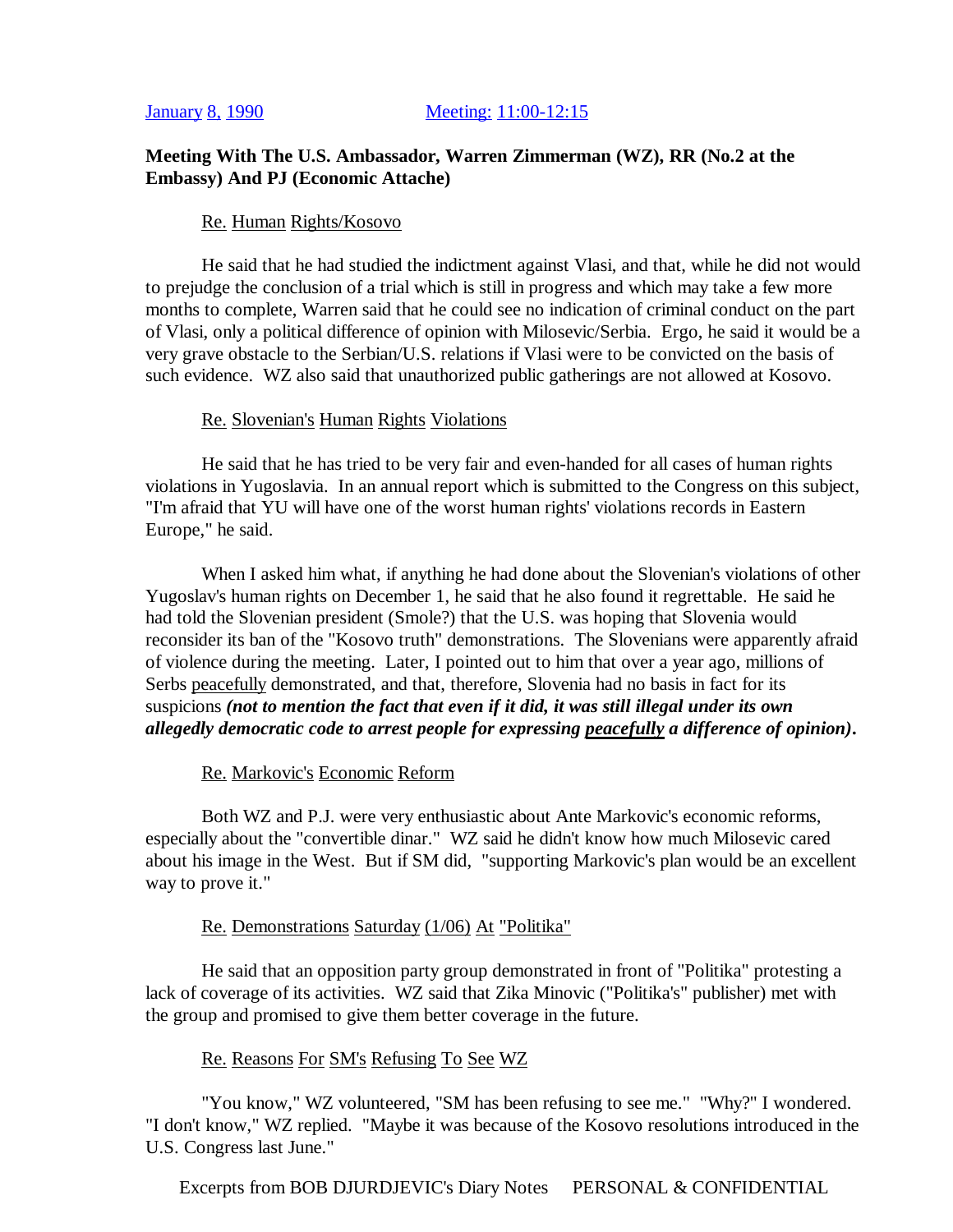# Luncheon Meeting: 14:00-15:30 (at a Knez Mihajlova street (North side) basement restaurant)

#### **Meeting With Miodrag Perisic (MP)**

 For the last five years, however, MP has been editor of "Knjizevne Novine" (KN) ("Writers' Newspaper") -- an opposition style literary paper which has become highly acclaimed for its fearless criticism of the Communist regime. MP says that despite of it all, only once was an issue of KN banned from the newsstands by a censor. And even then, a certain number of issues had already been published. MP thought that throughout Serbia's recent history, its "humanistic" intellectuals were more advanced than its "technical" experts. *I agreed. After all, technical knowledge was easier to export.*

 MP told me the story about a Serbian from Sweden who attended the Kosovo-Gazimestan celebrations last June. "He was an older man. Yet, wanted to kiss my hand," MP said. "'Why?'" MP asked. "'Because your editorials in 'Knjizevne Novine' have restored my faith in Serbia'," was emigre's answer.

 Throughout our conversation, MP kept referring to Tito only as "Broz," usually in a very derogatory manner. In the end, his burly looks (graying curly hair, blue bloodshot eyes), left the impression of a typical intellectual dissident -- smart, brave, but perhaps reckless.

#### January 8, 1990 Meeting: 16:00-19:00 (at "Politika" Club)

#### **Meeting With Slobodan Lazarevic (SL), etc. at "Politika"**

#### Re. Demonstrations Saturday (1/06) At "Politika"

 When I first walked into Lazarevic's office, he was typing a story. "They came to demonstrate and protest. Yet we served them tea and cookies. It was very cold *(indeed it was about -12° C)*. So we invited them into the lobby," he said. As he rose from the chair, SL continued to speak excitedly about the incident. Occasionally, he waved his arms as if getting ready to fly. "So, what did you tell them?" I asked. "We told them we can't cover activities of every two-bit political party" he replied *(he claimed that these demonstrators only had a membership of about 100 people)*. But, he said that when they gain a significant number of members, "Politika" would gladly cover their activities.

 "They," as it turned out, were members of a new Slovenia-based democratic party -- Ujedinjena Jugoslovenska Demokratska Asocijacija (UJDA) that WZ was also talking about.

#### Re. Markovic's Economic Reform

 Later on, SL explained that the reason Serbia objected to Markovic's reform was that Markovic copied Serbia's own similar proposals. "Except that Markovic did not apply these rules equitably," said SL. "For example, the price of fuel and electricity (which Serbia exports), is fixed by Markovic regulation below the world prices."

#### Re. Tito's Transfer Of Factories From Serbia To Slovenia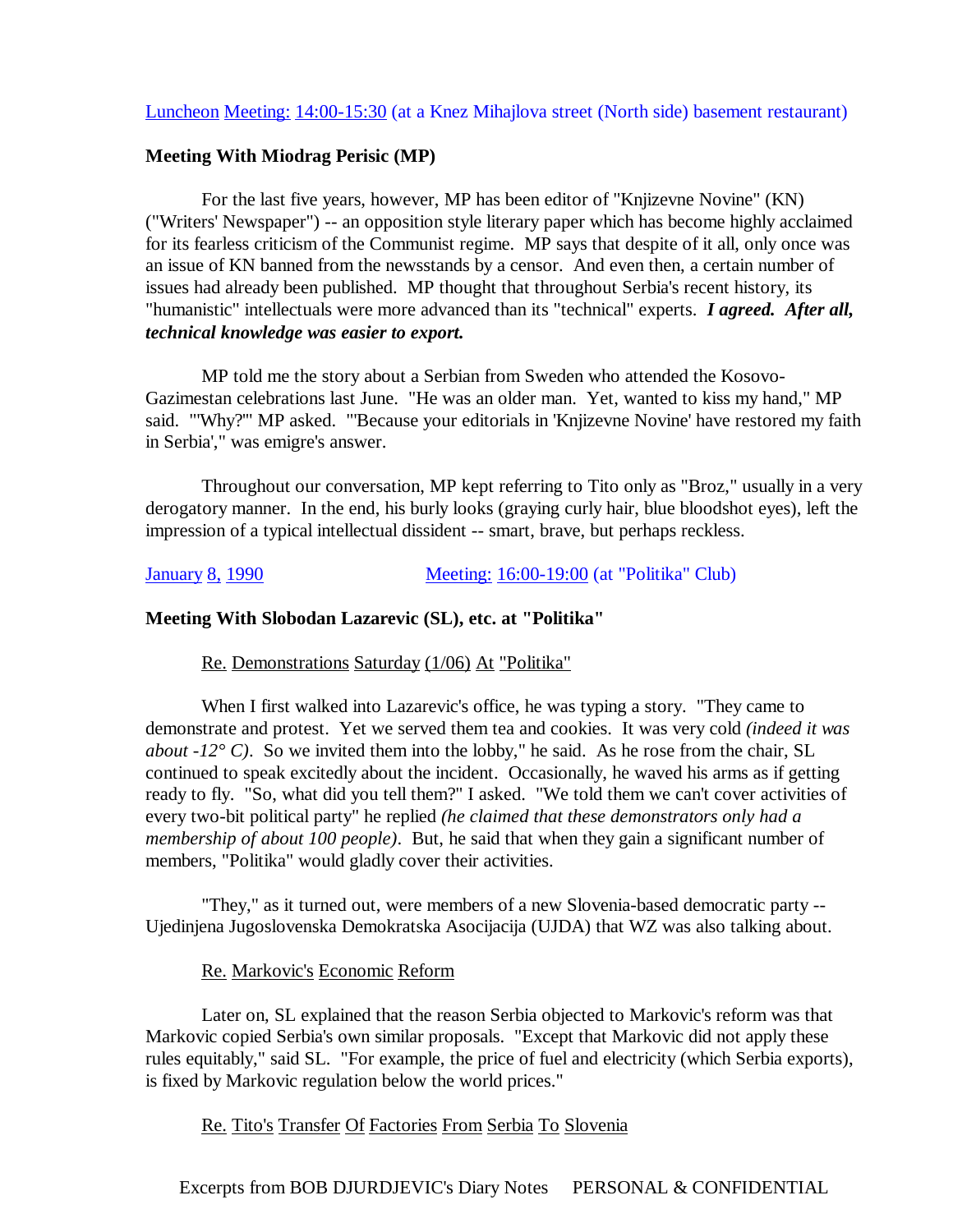Under the pretext of an imminent danger from the Soviets following his 1948 break with Stalin, Tito started weakening Serbia's industrial sector by transferring at times whole factories from its soil to Slovenia (e.g., the Rakovica plant)<sup>16</sup>. As a result, Serbia's aerospace industry, which allegedly produced over 100 planes per year before WW II, is today practically nonexistent. There were even plans to flood Vojvodina at one stage!

# Re. Serbia For Strong Yugoslav Central Government

 SL said that Serbia wants a strong federal government. But, this is being opposed by Slovenia. "Maybe that's because the Serbs are numerically dominant?" I suggested. "Maybe you should learn from the U.S. experience from the where similar differences existed from a largely agricultural, sparsely populated South, and the industrialized, densely-populated North." I then explained how this problem was resolved by a creation of two legislative houses and a third executive branch of government. SL replied that Serbia proposed something like that, too, but that the Slovenians refused $17$ .

------------

January 9, 1990 Meeting: 11:00-13:00 (at "Stari Dvor")

# **Meeting With Slobodan Milosevic (SM)**

# Re. The Taxi Ride

 On my way to meet SM, I took a cab from the "Intercontinental Hotel." As I entered it, the taxi driver greeted me with "Good morning, Mr. Djurdjevic." I was stunned. "How do you know who I am?" "I drove you last June. And I read about you in the papers and saw your picture." I figured this was a good omen before possibly the most important meeting of this trip.

#### Re. My Opening Remarks

 The first thing I told SM after we were seated was that I wanted to thank him "for giving back to Serbia its soul." I told him that two days before (on the Serbian Christmas Day), my family and I watched the two-hour TV broadcast of Liturgija from Saborna Crkva in Belgrade - the first time such a TV broadcast took place in the history of Serbia/Yugoslavia. "There wasn't a dry eye in our household," I said. "Based on what I have subsequently heard, it seems that at least half of Serbia cried that day." I explained that this gratitude comes from a person who had gone to church (any church) maybe 10 times in the last 20 years.

 Then, I apologized for my Serbian speech which, I was told, now has a foreign accent. "That's all right," he replied. "Your Serbian is very good." I continued by telling SM that, when I left Yugoslavia 20 years ago, "I scratched the name 'Yugoslavia' from my list." Ergo, for nearly 20 years, I minded my own computer business and paid no attention whatsoever to Yugoslavia, except for occasional get-togethers with my family in North America or other parts of Europe. I then proceeded to explain how my Canadian-born wife managed to get me once again involved with Serbia/Yugoslavia a year ago.

Excerpts from BOB DJURDJEVIC's Diary Notes PERSONAL & CONFIDENTIAL

 $16$ <sup>16</sup>the Danube so as to flood Vojvodina.

<sup>17</sup> strong federal government, while Slovenia opposes it.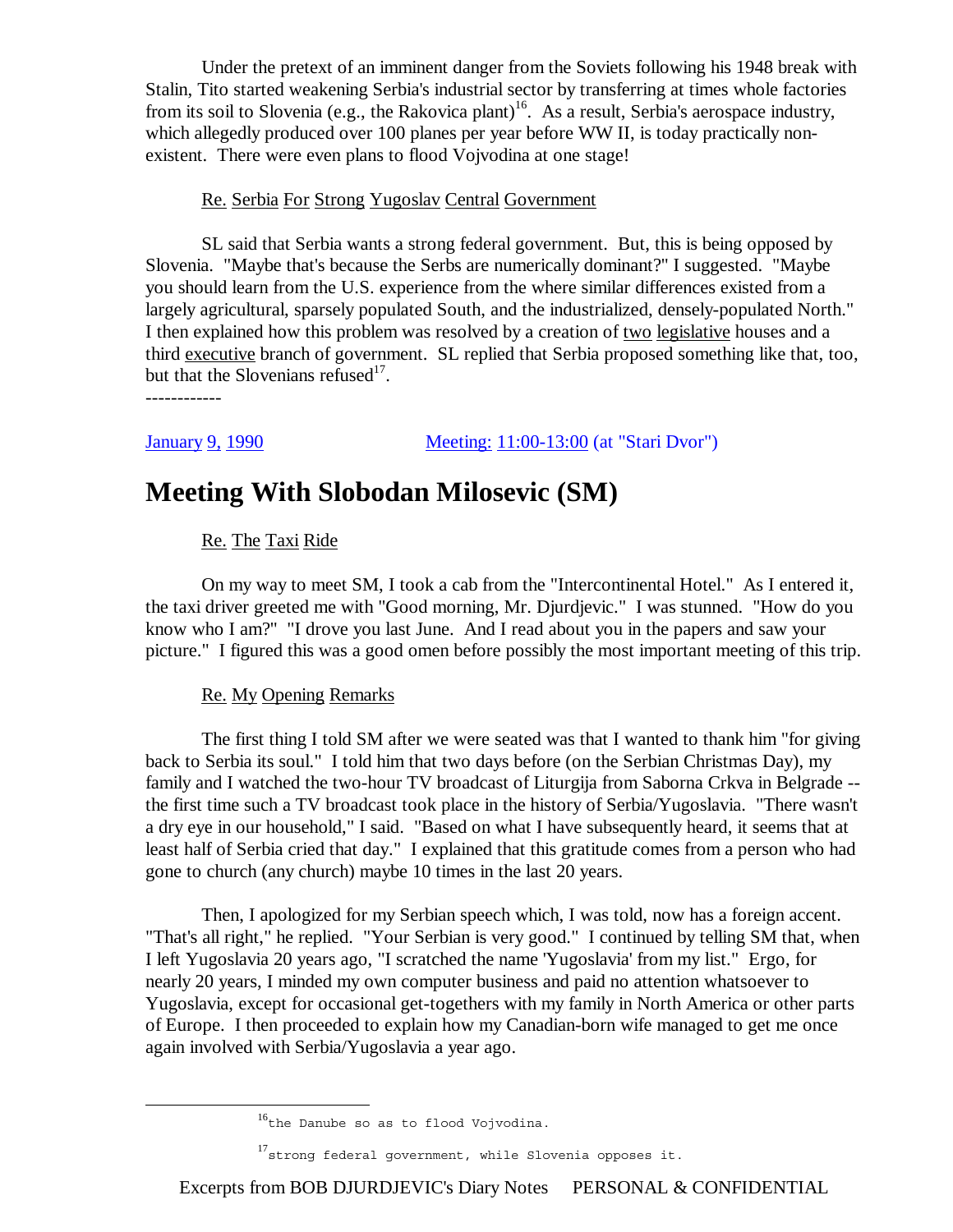### Re. Salutation

 At about this time, I asked SM how he would like me to address him. "By the way," I said, "my Christian name is Slobodan. My Serbian friends know me as Boba. So, please feel to call me that, too." "Well," he said "my name is also Slobodan," \_ he replied, "so you can call me that." I smiled, but didn't say anything. This was an absurd statement in view of the fact that the whole world knew his name. It was perhaps a sign of his modesty and an illustration that fame and power have not (yet) gone to his head. In any event, from there on, we were on a firstname basis.

# Re. SM's Bad Image In The West, "Marketing Serbia", Letter-Handling

 When asked what he knew about me, SM said that he had read all my letters, and that he knew that I was working on an American/Serbian bank. "Actually," I interrupted him, "that was not my idea. I happen to know about it and support it. But, this was Mica Djordjevic's (of San Francisco) idea."

 When I asked him why he never responded to my letters, he said that his office receives "a thousand letters every day." But, he added that nevertheless he had personally read all of my letters to him. Later on, it seemed that this was true. He cited several thoughts from some of them.

 After a brief description of what Annex's business is, I told him about my first visit to Belgrade in over 20 years last June. I said that I have been carefully following the news reports by the Western press since that time. "I think that you should know that you and Serbia have a very bad image in the West." "I know," he said nodding affirmatively. I then proceeded to explain how I had handled the "Economist" situation, for example, and what the results were (i.e., no more negative reports about Milosevic/Serbia). I told him that this was pure "marketing." I did it because it had to be done, because nobody else was doing it, and also to demonstrate the power of good marketing. Meanwhile, Slovenians, Albanians etc. were marketing their issues, while Serbia was doing nothing. Ergo his bad PR image. He listened intently.

# Re. A Multi-party Democratic System In Serbia

 The conversation then switched to the political situation in Yugoslavia. Asked what his position on this subject was, SM replied that, unlike in Slovenia, he wanted "a real democracy in Serbia." "What do you mean by that?" I asked. "Not a democracy where Communist Party continues to control all other parties, as is the case in Slovenia. Not a democracy where a party leader can secure his succession by his own son, as in Ribicic's case. I want a real democracy." Again, he put the emphasis on the word "real." "And I want to achieve without bloodshed" (such as in Rumania).

 "Do you mean by that that you want to have a real multi-party system in Serbia?" I asked. "Absolutely," he replied. "Including a full separation from the (Communist) Party and the state?" I pressed on. "Absolutely," he replied again. "And not only that. I also want every Serbian citizen to be able to run." "You mean as an independent?" "That's right. Independent."

 SM went on to explain that his ideas about this were published last year in a book of his speeches over the last five years called "Godine Raspleta" ("Years Of Disentanglement"). He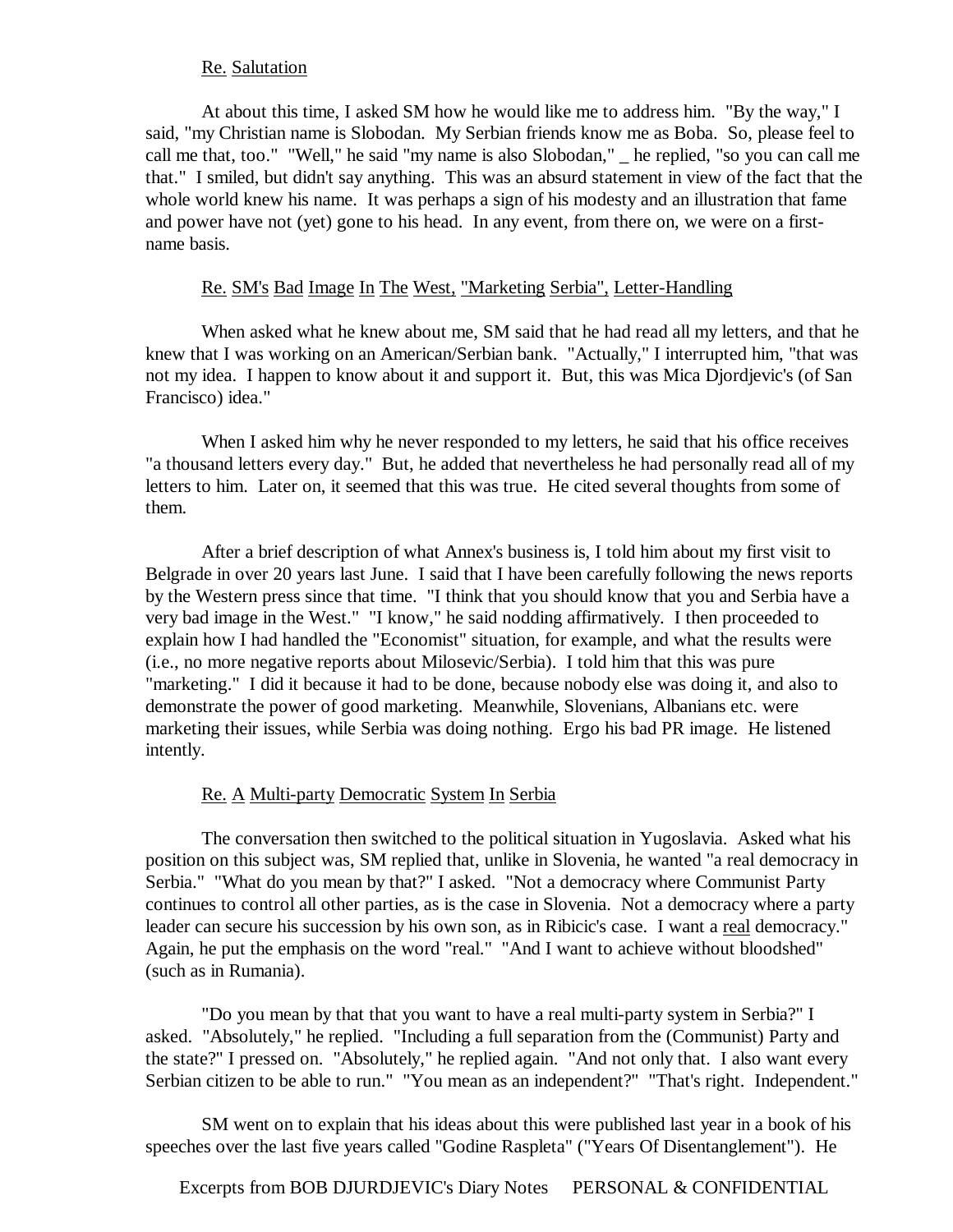also said that at the December 1989 Serbian Communist Party congress, a resolution endorsing a multi-party system had been adopted. He asked me if I had heard about it. "Well," I said "I read something to this effect in the U.S., but the message was lost on me by reading the 'Politika'<sup>18</sup>." I told him that to me, a truly democratic political system and a free market economy are like "hand in glove," i.e., one cannot work without the other.

*It appears, therefore, that SM is biding time before making this kind of a statement publicly. But, there is also no doubt that he knew to whom he was making it, i.e., a relatively high-profile visitor from a country which cherishes democracy, and one who is bound to spread the word. Nevertheless, his reluctance to say these things himself suggests that, in his opinion, the hard-line Communists within the Serbian Party are still a formidable force. This could end up, however, being a treacherous course for SM*<sup>19</sup>*. It appears, therefore, that the pressures on SM to unveil his democratization plan are mounting almost daily.*

### Re. Markovic's Economic Reforms

 Asked about what he thought of the subject matter, SM said that the Serbs basically support Markovic's program. "After all, he copied many of the ideas which the Serbian Presidential Commission on Economic Reform recommended last May." But, he added that "we accept it over several objections." He then outlined three of the most important areas in which Markovic's plan to open up all products to market prices except for those of the "basic" industries has hurt Serbia:

**(1) Electrical Energy**. Serbia produces 42 billion KW of Yugoslavia's 80 billion KW total electrical energy output, he said. And 40% of Serbia's production is exported elsewhere. "Obviously, therefore, by freezing prices of electrical power while allowing others to rise would hurt us the most." This could be especially painful since all wages have been frozen according to Markovic's six-month anti-inflation program. **(2) Mining**. Serbia produces all of Yugoslavia's copper and zinc, whose prices had been frozen at about 1/2 of the world's market prices. **(3) PTT & Railroads.** These prices have also been frozen. Serbia accounts for about 50% of the national total. **(4) Federal Sales Tax (FST).** Serbia also objects to the high FST rates (30% to 40% of a product's retail price), which hurts the poor more than it hurts the rich, SM said. **(5) Leak Of Wage Freeze**. SM said that Markovic's plan had been leaked to Croatia and Slovenia, whose companies gave their worker 50% + wage increases in December, before the freeze took effect. "Their wages were frozen with their fur coats on, while the Serbian workers wore only the T-shirts" $^{20}$ .

*As a result, there is an increasing danger of severe labor unrest in the poorer parts of the country, situated East of Croatia. This, plus Serbia's economic sanctions against Slovenia (in which the only 'winner' is Croatia), may be two of the major mistakes which he has made recently.*

Re. Belgrade-Budapest Freeway

 $^{20}$ managed to extract from management a 100% wage increase.

Excerpts from BOB DJURDJEVIC's Diary Notes PERSONAL & CONFIDENTIAL

<sup>18&</sup>lt;sub>right</sub> direction!"

<sup>19</sup>ambassador to YU dryly noted: "That's his post-Rumania skin!"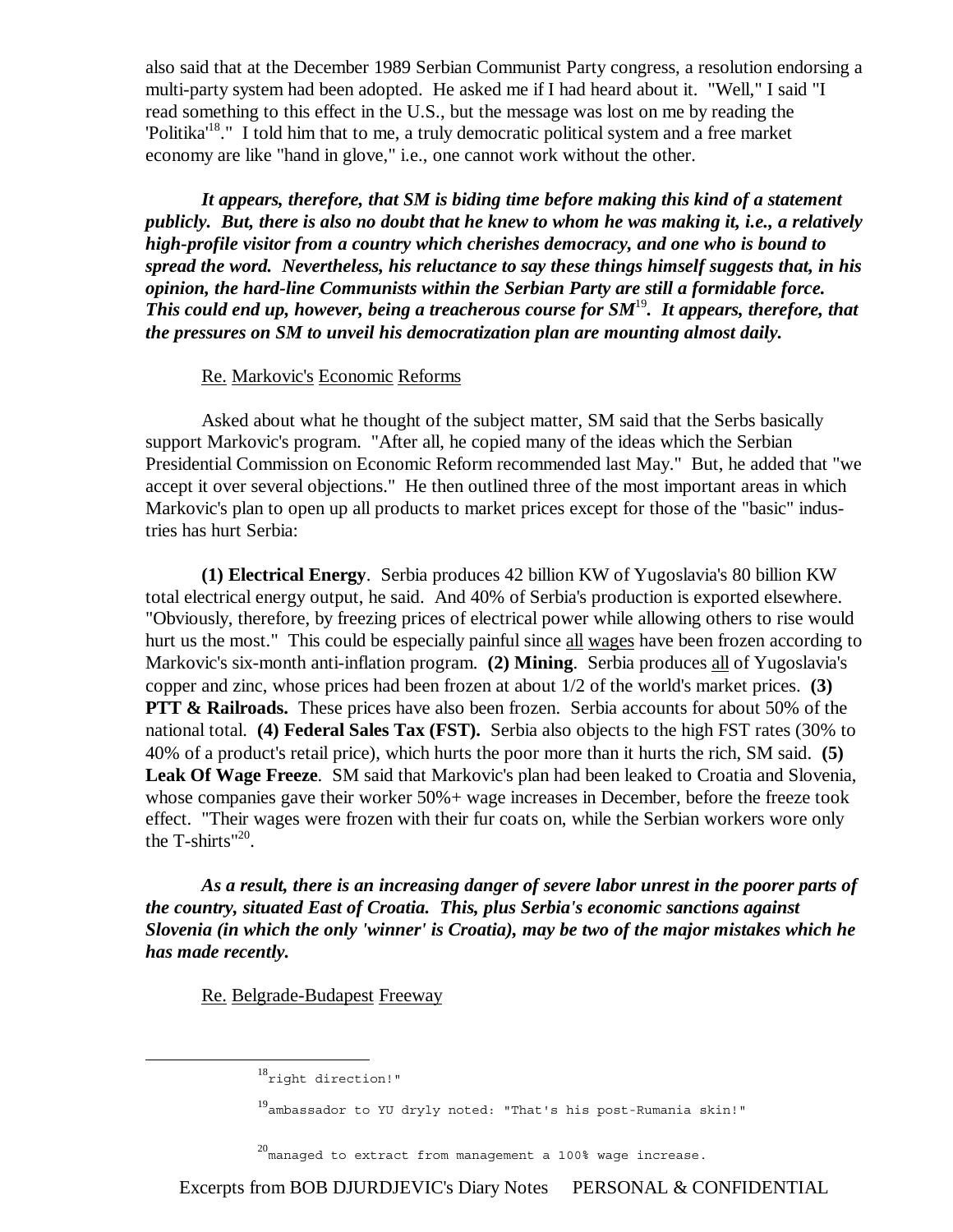SM said that plans to extent the Nis-Belgrade freeway to Budapest are under way with Western financing handily available because of lower transportation costs. This would shorten the Belgrade-Vienna distance by some 200 km. "I can't imagine why this would be good for Serbia?" I said tongue-in-cheek \_.

"And not only shorter," SM continued without paying attention to the humorous aspect of what I'd said. "It would also be through the flatlands of Panonia, rather than through the Alps" (i.e., through Slovenia).

*Which implied to me that he had wiped Slovenia off of the Yugoslav map.* "You sound rather optimistic," I noted. "I am," he replied. "I think I have good reasons to feel that way."

# Re. Kosovo/Vlasi Trial

 When I told him of the American ambassador's opinion, SM said that Vlasi was not on a political trial. "I'd be happy to face him any day in a political arena," he said. SM maintained that Vlasi is being tried for two major criminal offenses. "First, Vlasi held the striking miners hostages. He forced the miners to strike by threatening their personal safety and that of their families. Second, he had the pipes cut at a Kosovo smelter which cooled down the smelter and rendered is useless." Asked if these accusations have yet surfaced in the Vlasi trial, SM replied "I'm not sure. Probably<sup>21</sup>." He added that in any event, even if Vlasi were convicted by the courts, he'd be leaning toward a pardon. *I think that's sound reasoning. Who needs a two-bit Albanian martyr, especially one who claims to have done everything he did in the name of Tito!*

# Re. Albanian Drug Traffic In Kosovo

 Some of my sources (BJ) suggested that American-based Albanian mafia actually paid the people to riot and demonstrate against authorities at Kosovo. SM confirmed that significant drug traffic crosses Kosovo. "Several times every year our police seize big shipments of drugs and/or arms there." He said that Kosovo is on the the drug traffic route from Asia into Western Europe. But, he thought that Kosovo Albanians also get financial support from Albania.

# Re. U.S. Ambassador Zimmerman (WZ)

 I asked SM why he refused to receive WZ. He said that WZ had lobbied with the Western European ambassadors last June against attending the Kosovo celebrations at Gazimestan last June. "That's why I refuse to see him. It is for moral reasons," he said.

# Re. American/Serbian Bank

 SM thought that this was an excellent idea, and initial shareholders should gather to form the venture ASAP. "As a former banker, I can tell you that I really think that such a bank can make a good profit," he said. "We are prepared to send to America a member of the Presidency (there are seven or eight of them) with full powers to deal with you (American Serbs) on this subject."

<sup>&</sup>lt;sup>21</sup>he had not seen any evidence of such charges.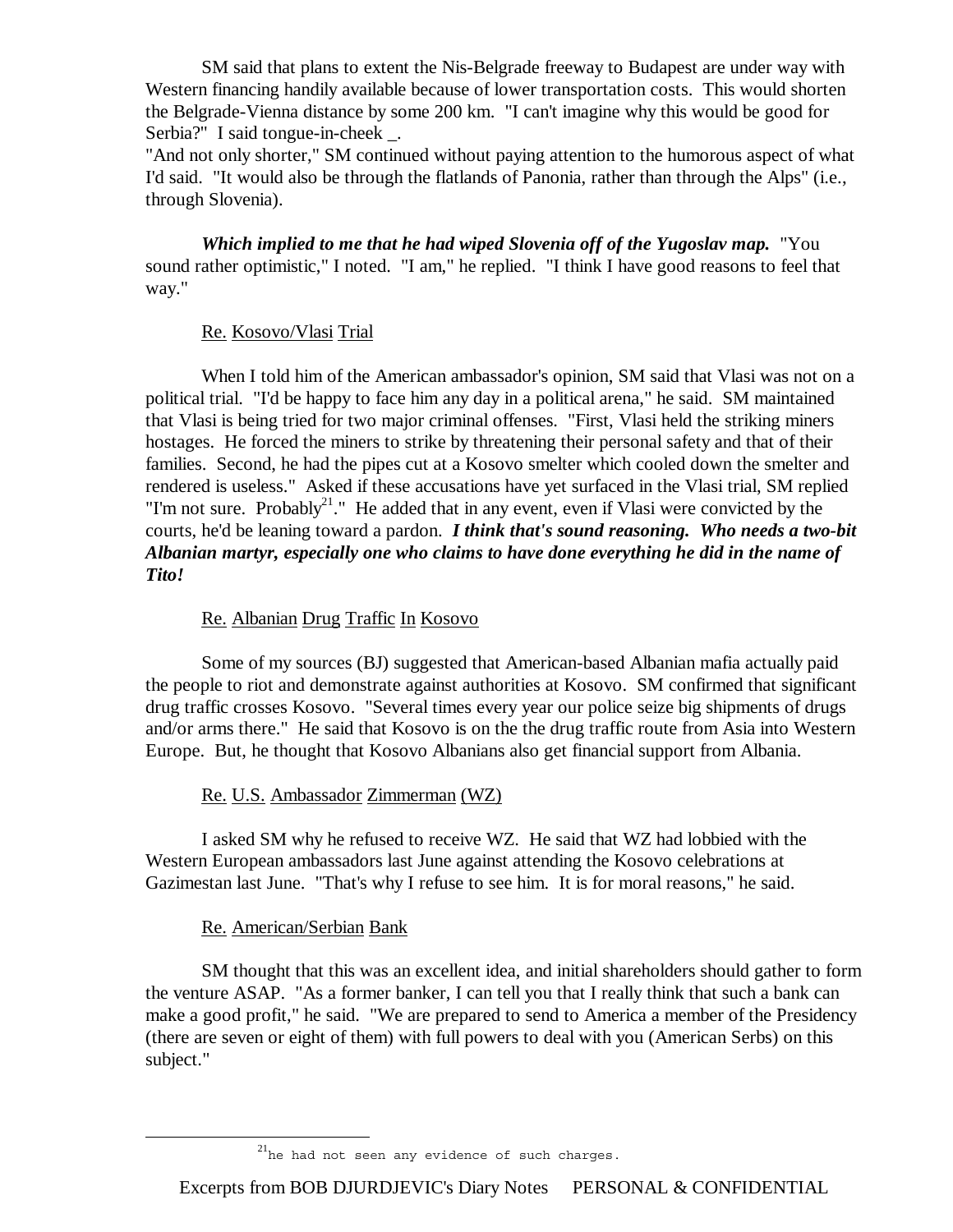But, the rest of the Yugoslav banks are a mess. "It all started when a bank in Skoplje, Macedonia, ran into financial difficulties," he said. "They should have closed it down. After all nobody forced it to make bad loans! But instead, they merged their bad debt into a big federal debt pool. This action gobbled up the profits even of successful banks like Beobanka (his) and Ljubljanska Banka, for example."

#### Re. SM's Liking America

 He went on to describe his own banking experience in America. That's when his bank ("Beobanka") opened a New York branch [at 625(?) Madison Avenue]. "I remember meeting Rockefeller as well as Larry Eagleburger at a gala party to mark the opening of our branch," he said. "And even though Eagleburger was an important government official, while Rockefeller was 'only' a businessman, I noticed that Eagleburger called Rockefeller 'sir' -- not the other way around."

 At this point, SM became very relaxed and chatty. "I really like America," he said. "I remember driving from New York to Toronto one day." "That must have taken you all day," I interjected. "It did. But, it didn't matter. We'd make several stops and picnic in the woods along the way. We had a great time!"

#### Re. The "Three Wins"

 I told SM that when I was here in June, I told my friends that, in order for us to do business in Serbia/YU, three preconditions must exist: (1) America must win; (2) Serbia/YU must win; (3) Annex/DJ must win. "That's a basic prerequisite for any business which we do in YU," I said.

#### Re. "Marketing Serbia" Plan

 I proposed to him that I develop a plan for marketing of Serbia to the West. I suggested that maybe the funds from the Serbian loan should be used. SM replied that maybe the funds could come from another place, but that he was interested in the proposal. I explained that such a marketing program must involve at least three prongs: (1) government relation; (2) media relations; and (3) business relations. "All three," I said "take time and effort to cultivate." I proceeded to explain to him my theory how big business and big government isn't all that different from the "kindergarten" games kids play. "We all knew who the bad guys were. We all knew who the good guys were. But,

we had a hard time figuring out who the good guys were who turned bad." He said he was looking forward to my proposal.

### Re. Personal Property Laws, BG Stock Exchange

 SM said that many of the Serbian companies which currently fall into the "drustvena svojina" ("social property") category would soon be going private by issuing shares and selling them to the public. "What's going to remain a 'social property' are the various utilities, just like in the West," he said. "Well," I replied, "that's a great plan, but how can you trade shares without a stock exchange?" "We'll have one in Belgrade soon," he said. "And a major one at that. After all, Belgrade is the capital of the country, not Ljubljana." "How soon?" I asked. "In two to three months."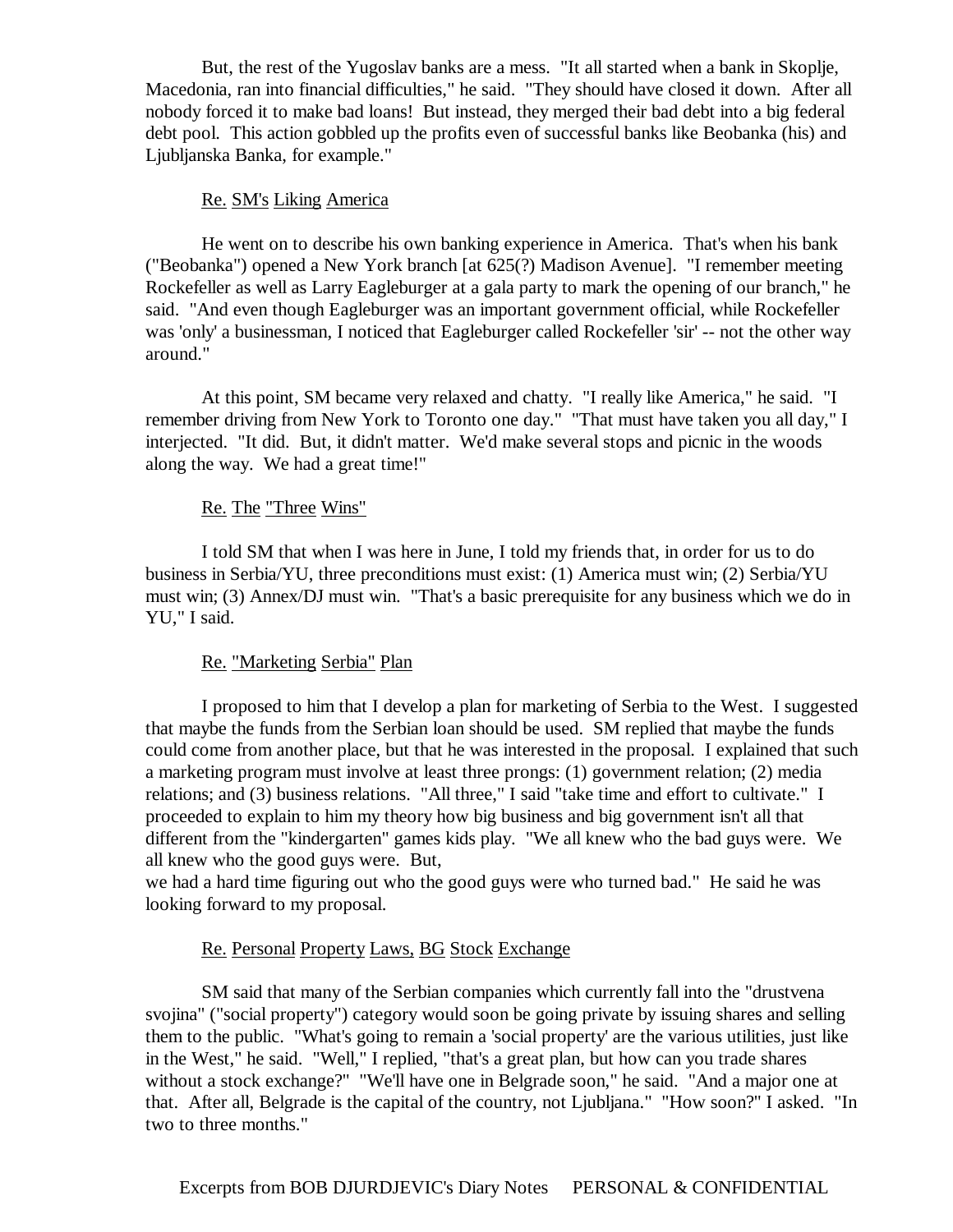# Re. Belgrade: Turning The 'Brain Drain' To 'Brain Gain'"

 As we were leaving his office, I outlined to SM my ideas about having the successful Serbian emigres coming back to teach their trade at the BG U for about one or two weeks each year. "That's a great idea," SM said. "Why don't you talk to Drasko (Milicevic) about that, too?" he suggested<sup>22</sup>. That's why I came up with another idea of working toward the same goal through the Serbian Academy of Arts and Sciences.

# Re. St. Nikola, Serbian Flag In My Office On December 19

 As we walked out of his office, in front of his secretary Mira and another man, I said to SM that I had something to show him. I showed him the picture of a wall at my office. The photo depicted a Serbian flag below that of the U.S., and a Serbian 4xS cross. "This is what my office looked like on December 19th," I said. SM took a long look at the picture. He replied, "E, bas je to lepo!" ("Eh, that's really nice indeed!"). The other two people present at the time, of course, could not see the picture. They only heard what I had said to SM.

*Overall, I came away with a very positive impression of SM. He is clearly a businessman who became a politician, not the other way around. And he has a good feel for business -- something he must have learned during his years as a banker. Maybe that's why SM and I established an almost instant rapport. In fact, it struck me as if he were not used to talking to people who have a good grasp of business issues. On several occasions, after he stated an opinion about something, he felt compelled to go ahead and prove it with detailed arguments, even though the basic idea itself was clear enough to me without additional verbage. Once or twice, I even had to cut in by saying "sorry to interrupt you, but what you're saying is clear to me and I agree with it. Can we move on to other subjects, please?" And we did.* 

 *I think that the man is a rough diamond. With some "spit and polish," who knows how far he could go...*

---------

January 9, 1990 Meeting: 13:00-15:00

# **"Jugobanka"**

 Immediately following my meeting with Milosevic, I walked into a bank right at the "London" intersection so as to change some travelers checks into dinars. The clerk at the foreign exchange window also asked for my passport (that's not unusual -- in many countries it is the same procedure). She inserted my travelers checks into the passport and put it at the bottom of a stack of other passports. "How long will I have to wait?" I inquired. "Oh, about 15, 20 minutes." But, a woman with cigarette dangling from her mouth, who was actually doing the foreign exchange paperwork, corrected her colleague. "Come on. Tell him the truth. It will be more like half an hour." I asked for my passport and the checks back and left.

---------

 $^{22}$ run the whole show.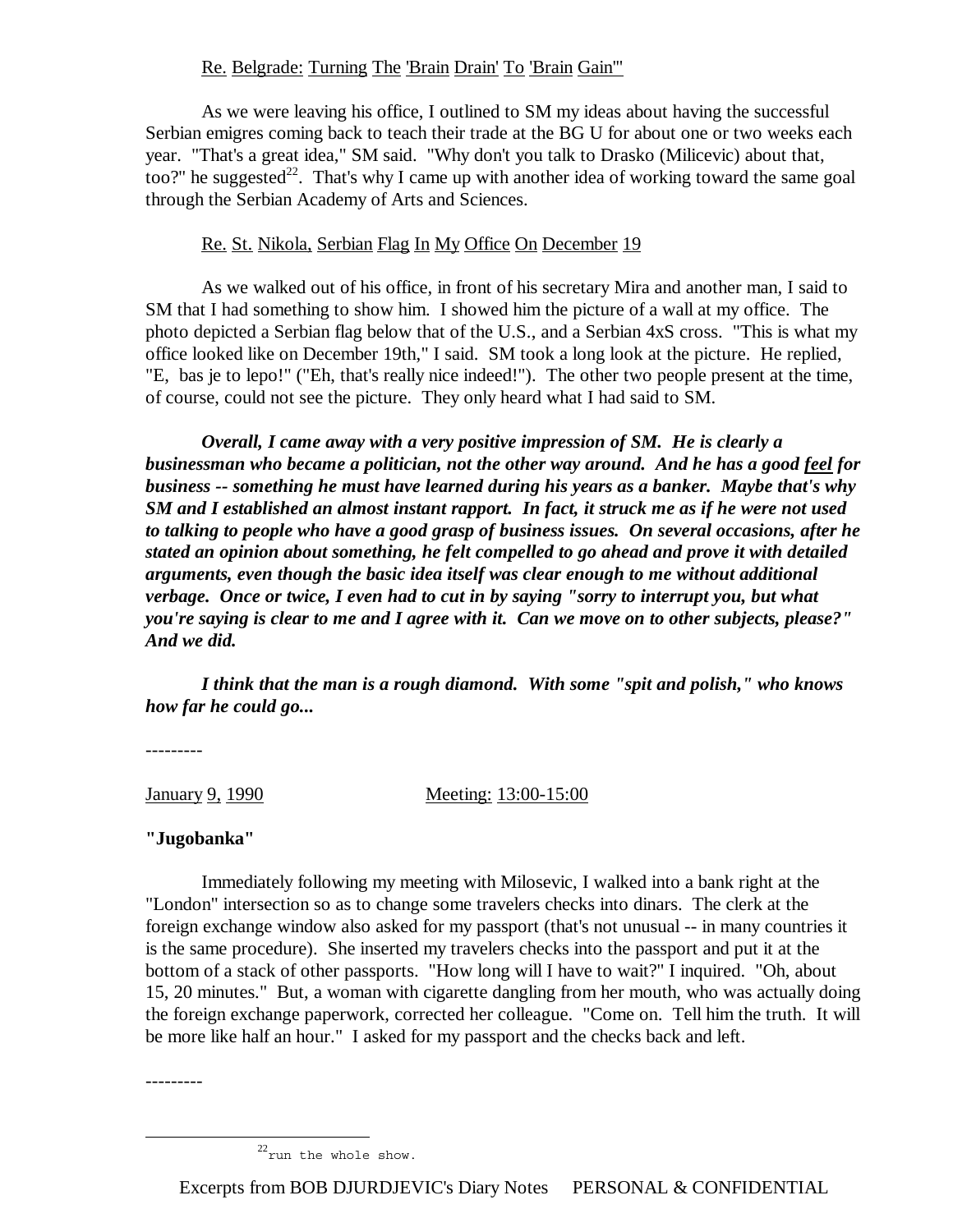# **Dinner With MP, MV, BJ At "Francuska 7"**

 Like MP, MV he enrolled at the BG university in 1967, at the faculty of philology. MV currently writes for "NIN," among other publications. He said that he would see me on Thursday to do an interview for "NIN." MP and MV also invited me to tomorrow's gala premiere of a new play by Dusan Kovacevic, who is apparently a household name as a drama writer in Serbia. "I'll get him (me) a ticket even if I have to take it out of someone else's pocket," the famous playwright asked MP and MV to tell me.

 Before dinner at "Francuska 7," the club of the Serbian literary elite, I was heartily greeted by "Ivo," the owner, and by "Rade," the waiter who also served me when I was there last June. Rade even remembered what I had ordered the last time. He gave me his regrets, however, that stuffed cucumbers were "no longer in season."

# **Visit With Dobrica Cosic**

 After the dinner, MV drove us to Dedinje, where Dobrica Cosic lives. Cosic is a legendary Serbian writer whom I remember studying in high school. "Ivo Andric (a 1961 Nobel prize laureate) and Dobrica Cosic are the two greatest Yugoslav writers of modern times," said MP, a noted authority in this field. In 1968, Cosic attacked Tito at a Communist party conference, and was summarily "excommunicated." After over 20 years as a dissident, he is now starting to be back "in vogue."

We spent the next five to six hours in general political and philosophical talk, much of which was concentrated on my earlier discussion with Milosevic whom Cosic had not met.

---------

January 10, 1990 Meeting: 14:30-16:15

# **Meeting #2 At "Politika"**

 At first JM talked about her adventures in Rumania. She aid that even though people were being killed around her, she never really had any real sense of danger. "It seemed as if all those bullets flying overhead were not meant for me," she said. She said that she was more concerned about an accidental shooting by the untrained "revolutionaries" who kept pointing their guns at her inadvertently while checking their papers. She described how she saw one of them actually blow up his whole foot with his automatic rifle while he was giving a TV interview.

 After this, I demoed the "Toshiba" for them as SL had asked me. I also learned that PJ is the Communist Party chief for "Politika." But, that's something that they all kid about, including himself. PJ knows more about the Serbian religious holidays than I! We also talked about the name for the new weekly English language edition of "Politika," where JM is now working. I suggested the name "Yugoslav Newsweek." We'll see what they'll decide.

Re. The New Political Parties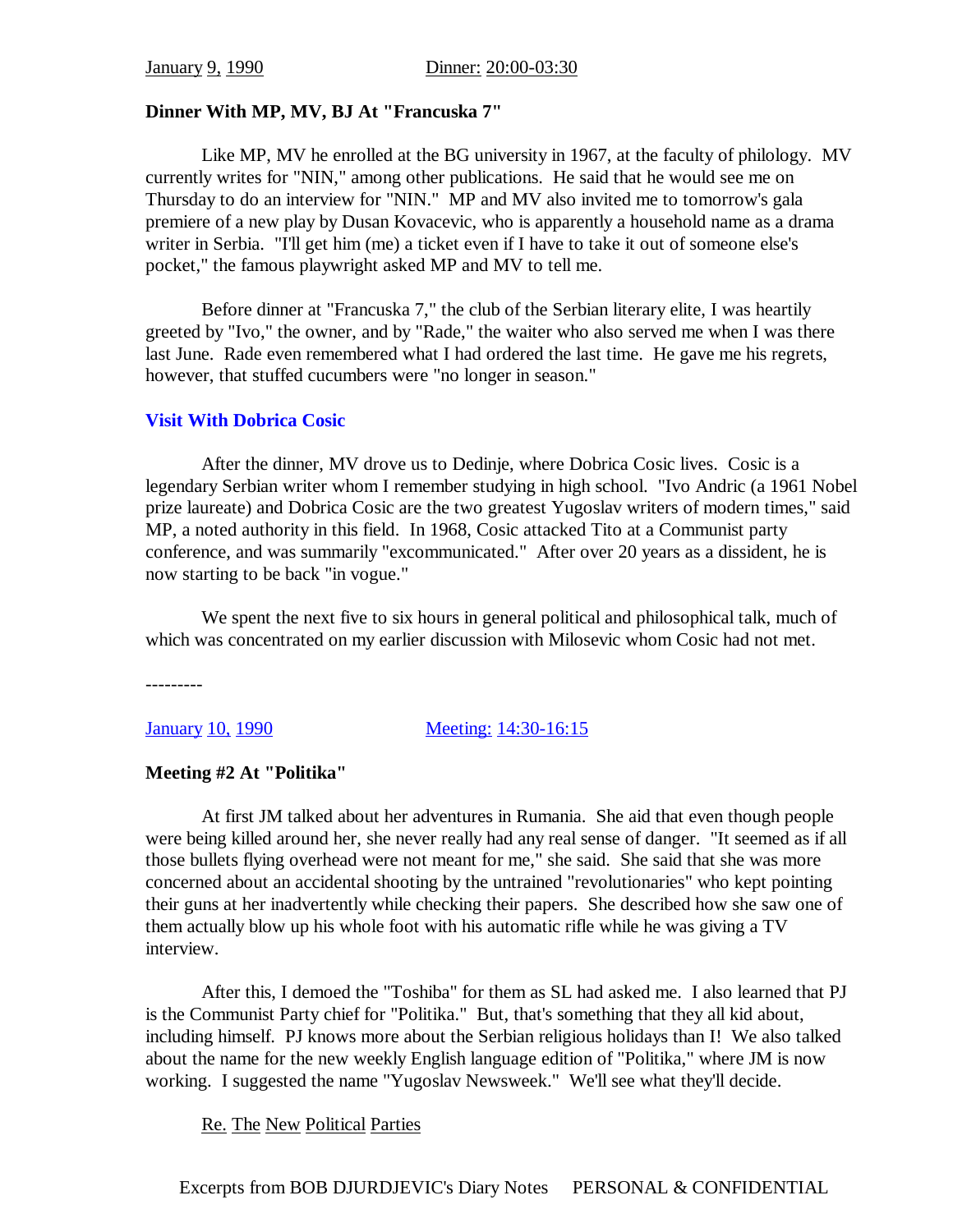NC told me that in Croatia alone, there are 16 different political parties currently active. A similar situation exists in Slovenia. According to the present rules anyway, each party must be registered with the police. The police have 60 days in which to rule about the party's eligibility. They have not yet ruled about the Democratic Party (which was formed on December 11, 1989). But, they have rejected Nebojsa Popov's party in Serbia. So, Popov is now a Serbian leader of a national party which has been registered and approved in Zagreb.

 NC told me that he has also heard of formation of an "Attorneys Party" in Belgrade, but that this was still at an early stage. Actually, the attorney who was at my "kum's" place yesterday, told me that he was one of the founding members of such a party.

 NC also said that Vuk Draskovic's "Serbian Renewal Party," an extreme right-wing political party, has also applied for a registration with the police. NC said he didn't know what he would do with them since their views are almost fascist. "Let them get registered," I suggested. "If they are really that extremists, the voters would reject them anyway. Just like they rejected the Communists in the U.S. That's real democracy<sup>23</sup>." NC said that he wasn't sure if what worked in established democracies would work here. Neither am I. ---------

January 10, 1990 Meeting: 16:30-18:00

# **Meeting #2 At U.S. Embassy With WZ And RR**

Re. My Meeting With Milosevic

 At the outset, I explained the nature of my business, so as to illustrate how big a role human character judgment and objectivity play in my work. I also explained to them my "three wins" principle, as well as the "kindergarten syndrome" when it comes to big business and/or politics. Based on this, I elaborated on why I wanted to meet with Milosevic. I told them that, based on my intuition and knowledge of the Serbian psyche, an image of another Stalin which the Western press had created for Milosevic was a piece of a jig-saw puzzle (WZ has one in his waiting room) which just didn't fit. Since I wished to have no part in helping "another Stalin" come to power, I wanted to get the story from "the horse's mouth" as to what SM's real intentions were.

 I then went over the two most important points I covered with SM, and in which WZ was interested -- Markovic's economic reform, and the Vlasi trial. WZ said that he was glad to hear that Serbia supported Markovic, albeit with objections. Regarding Serbian woes, he said that other republics have also made sacrifices. "For example?" I asked. "Well," he said, "Croatia is the only oil producer in the country. They are similarly hurt by the price freeze in the basic industries." I replied that, of course, I did not have the specific industry statistics immediately available. But, supposing for the moment that Croatia's oil output was significantly lower than Serbia's volume of other basic industries, it would seem to me that Croatia's "sacrifices" would be proportionately smaller. WZ didn't argue against this opinion.

 I then proceeded to explain the five objections which Serbia had to Markovic's reform (as outlined above). For the most part, WZ just listened, while RR took notes. They both agreed with my analysis that Markovic's reforms may cause labor unrest in poorer regions of the

 $^{23}$ have rejected the application of this party as a legitimate political body.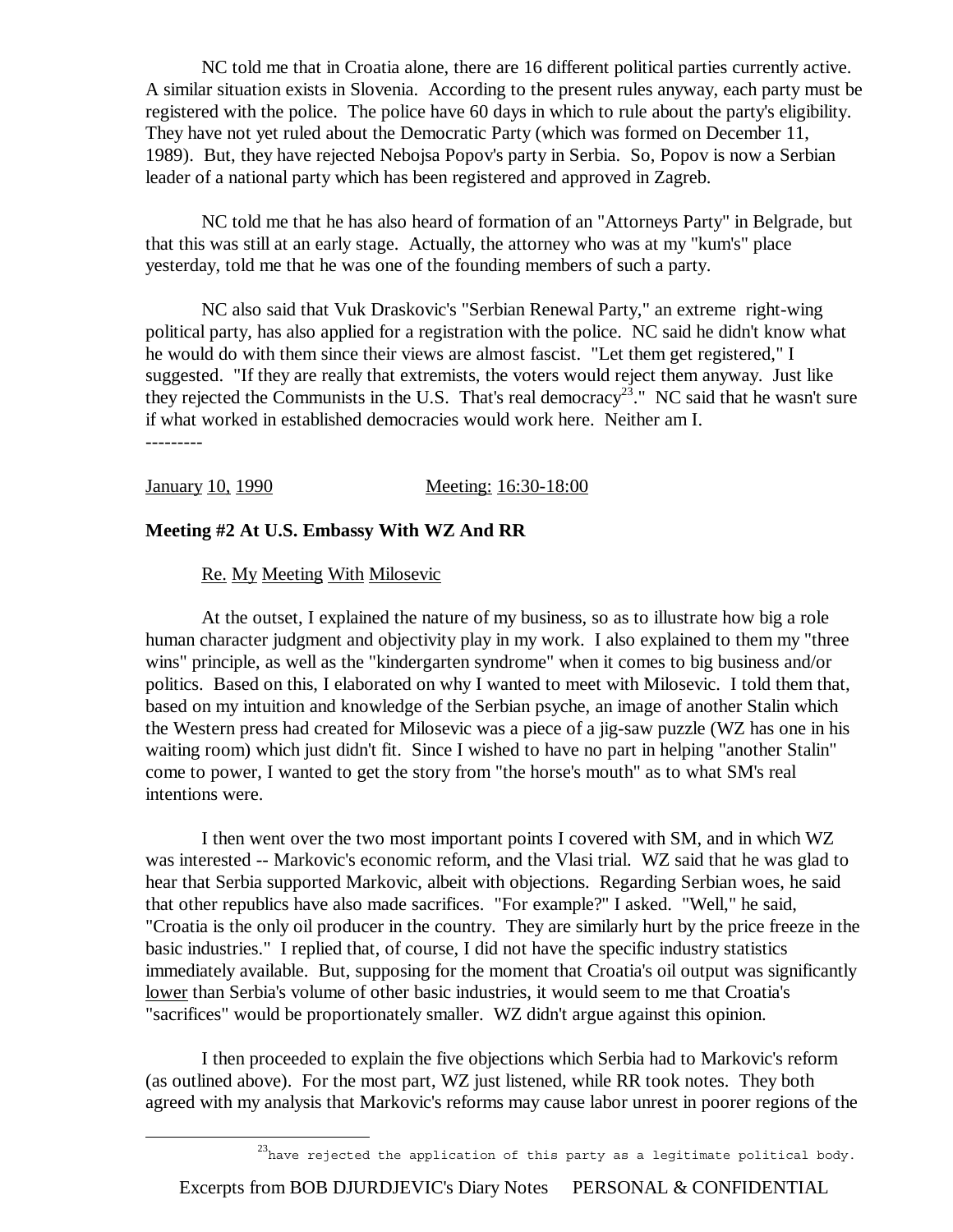country, notable Serbia, Montenegro and Macedonia. In fact, some of it was already happening as we spoke (in Kragujevac and Valjevo, for example).

 Regarding the reasons SM did not want to see WZ, I relayed exactly what SM has said. "That's not true!" WZ replied excitedly. "I swear I never tried to talk any other ambassadors out of attending the Serbian gathering. The 13 ambassadors of the EEC met separately and decided that they did not want to attend. Only the Turkish ambassador attended. As for myself, I never received the official invitation until the day before, although I have to say that we expected to be invited. I chose not to attend because I thought that SM would deliver another inflammatory anti-Albanian speech. I did not want to be, therefore, publicly embarrassed and have to leave the meeting in protest. As it turned out, I was wrong. SM delivered a soothing, conciliatory speech."

 I told WZ that I found it regrettable that a country of which I am a citizen (America) and a place of my birth (Serbia) weren't talking to each other. I asked him if he would like me to relay his above explanation to SM. He said that would be up to me. He added that he wanted to thank me on behalf of the United States for what I was doing.

#### Re. Zimmerman's June/89 Meeting With Bogdan Maglic (BM)

 The conversation then switched to our first meeting last June. I told WZ that I recalled seeing BM in the waiting room just as WZ and were saying goodbyes to each other. And that later on that evening, I had met BM for the first time at the "Protokol" restaurant when Branko Milinovic introduced us to each other. I recalled parts of our conversation with BM in which he boasted to have argued with WZ because of WZ's failure to protest some human rights violations of Serbs in Croatia. Subsequently, I said I had written a letter to Milosevic, which among other things, was critical of such tactics. The letter suggested a concerted marketing effort on the part of Serbia. I told WZ that, even if there had been such violations, I disagreed with BM's method. "In business, this would be tantamount to attacking your customer! You may win the argument, but you'll lose the customer." In other words, I thought that such vigilante tactics may harm Serbia more than help it, despite BM's probably best intentions. I sent copies of this letter to some of my prominent American/Serbian friends, including Milinovic. I said I was glad to hear that Milinovic apologized to WZ for BM's outburst on behalf of other American Serbs when he met with WZ last November.

WZ listened very intently. He then opened up. He said that he was indeed flabbergasted by BM's behavior. "You know, this man and I had never met before. Just like you and I had not before last June. But, unlike the civilized tone of our first conversation, as soon as we sat down, BM started yelling at me for not doing my job vis-a-vis Serbia. And for talking to (Ante) Markovic so often rather than to the Serbians." "But, I am a credit to Markovic," WZ explained, "not to Serbia. What would you have me do. Not deal with the government leader to which I am accredited?"

 From there, WZ said, things went from bad to worse. "And the next day, I read a story in a Belgrade paper, according to which BM had called for my dismissal from the post to which I had been appointed only a few months before!" a new and a rather emotional WZ surfaced in our conversation.

### Re. Zimmerman's June/89 Meeting Helen Bentley (HB)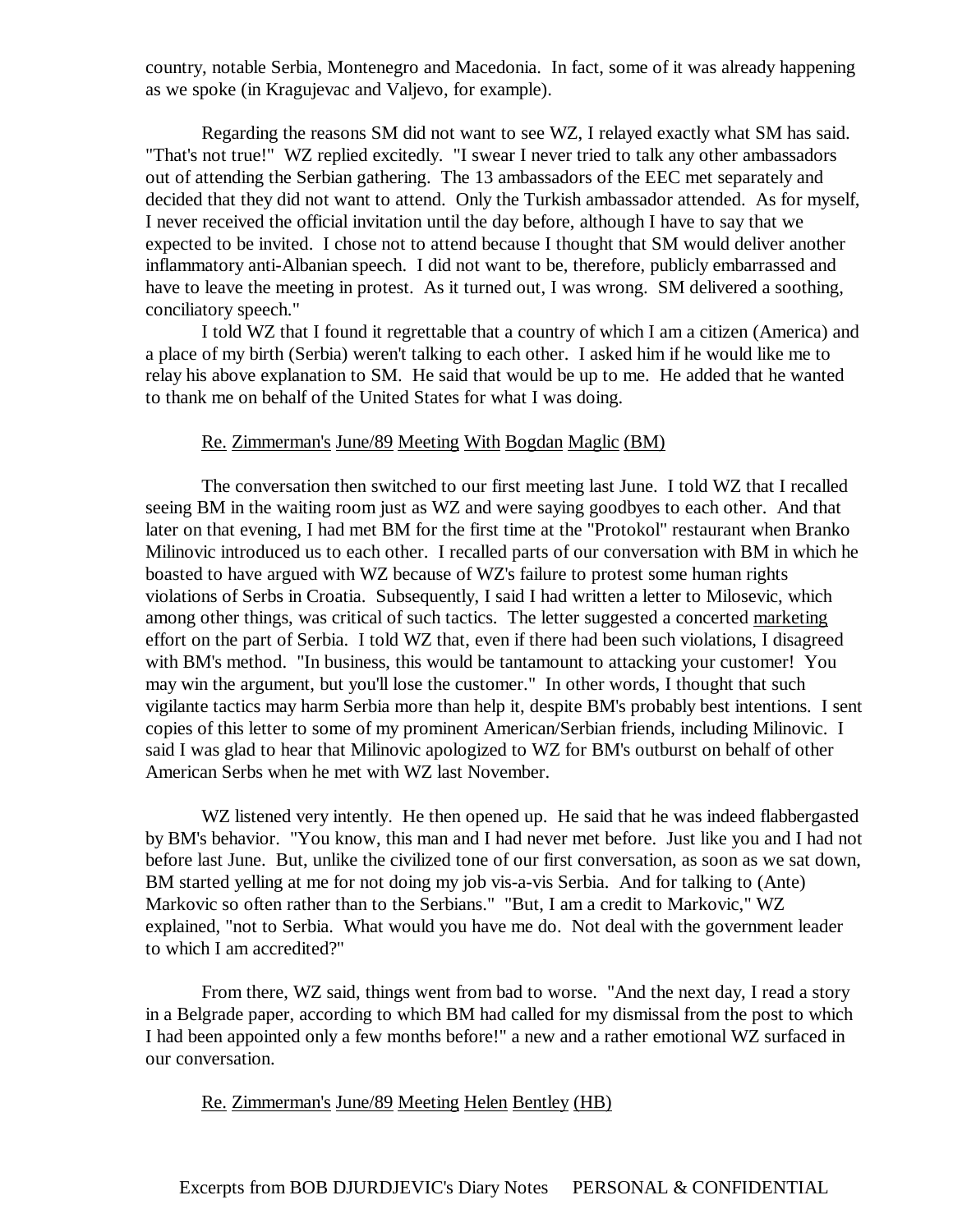I first met HB, a congresswoman from Baltimore, last September 22 in San Francisco. We shared a ride in Michael Djordjevic's car to a fund-raising reception for her in Marin County. That's when HB boasted how she had "really leaned into Zimmerman" when they met in Belgrade. WZ brought this up during our today's conversation without my prodding. He said that later on in June, during her visit to Serbian festivities at Gazimestan, HB had also attacked him regarding his lack of support for Serbia. "But, I like Helen," WZ added. *In other words, with well-intentioned friends like Maglic, or Bentley, it seems that Serbia could use a few straight-forward enemies. Of course, it was very generous of Zimmerman (or masochistic, or dishonest -- take your pick), to say that he "really likes" people who tear a strip off his back. That line may sell in a comic strip, but not to a business/political analyst. No wonder, therefore, that WZ was cheesed off with Serbia. Who wouldn't be? Especially if he had initially already come into the job with negative predisposition because of his former support of Croatians -- as some of my sources have suggested. Which underlines the importance of coordinated clever marketing of Serbia, rather than that of individual headline-grabbing stabs at it*.

---------

January 10, 1990 "Zvezdara" Theater: 20:00-04:00

#### **"Profesionalac" ("The Professional") Premiere**

 MP and his wife shared a cab ride with me to this two-year old "avant-gard" theater which succeeded a similar "Atelje 212" theater from the 1960s (I watched the musical "Hair" there, for example, in 1968). After we got in, MV told me that I'd be seated next to a member of SM's Presidium. I actually had not formally met this person until much later during the reception. On my left, however, was president of "Jugopetrol."

 The show was an outstanding satire on the Tito regime. A former policemen, whose retirement was forced by the arrival of SM's people, brings to a dissident writer, also a participant of the 1968 uprising, 18-years worth of his telephone eavesdropping materials. Over the course of the next hour or so, together, they relive the past 18 years. All the while, the former policeman's tape recorder continues to record everything. By the time they are finished, the writer will have written another piece -- this time a play. All he needs to do is retype it from the tape.

 After the play, I met MV during the reception. He looked like an expectant father. "What did you think?" he asked. "It was outstanding," I said. "Well then, why don't you congratulate me?" he asked. "For what?" I asked not knowing what his role in the play was. "How were you involved with this?" I asked. "I am the director of this theater!" he exclaimed.

 I told him that I was sorry, but that I did not know it. I then embraced him and heartily congratulated him. During the reception which followed, I talked extensively with Antonije Isakovic, the vice president of SANU, Moma Kapor (a famous satirist) and his young wife (Ljiljana -- an international stewardess with JAT), Slododan Vucetic, the member of the Serbian Presidium responsible for constitutional changes, president of Belgrade's Zvezdara County (in which I was born), Vitezovic (another famous writer), etc.

---------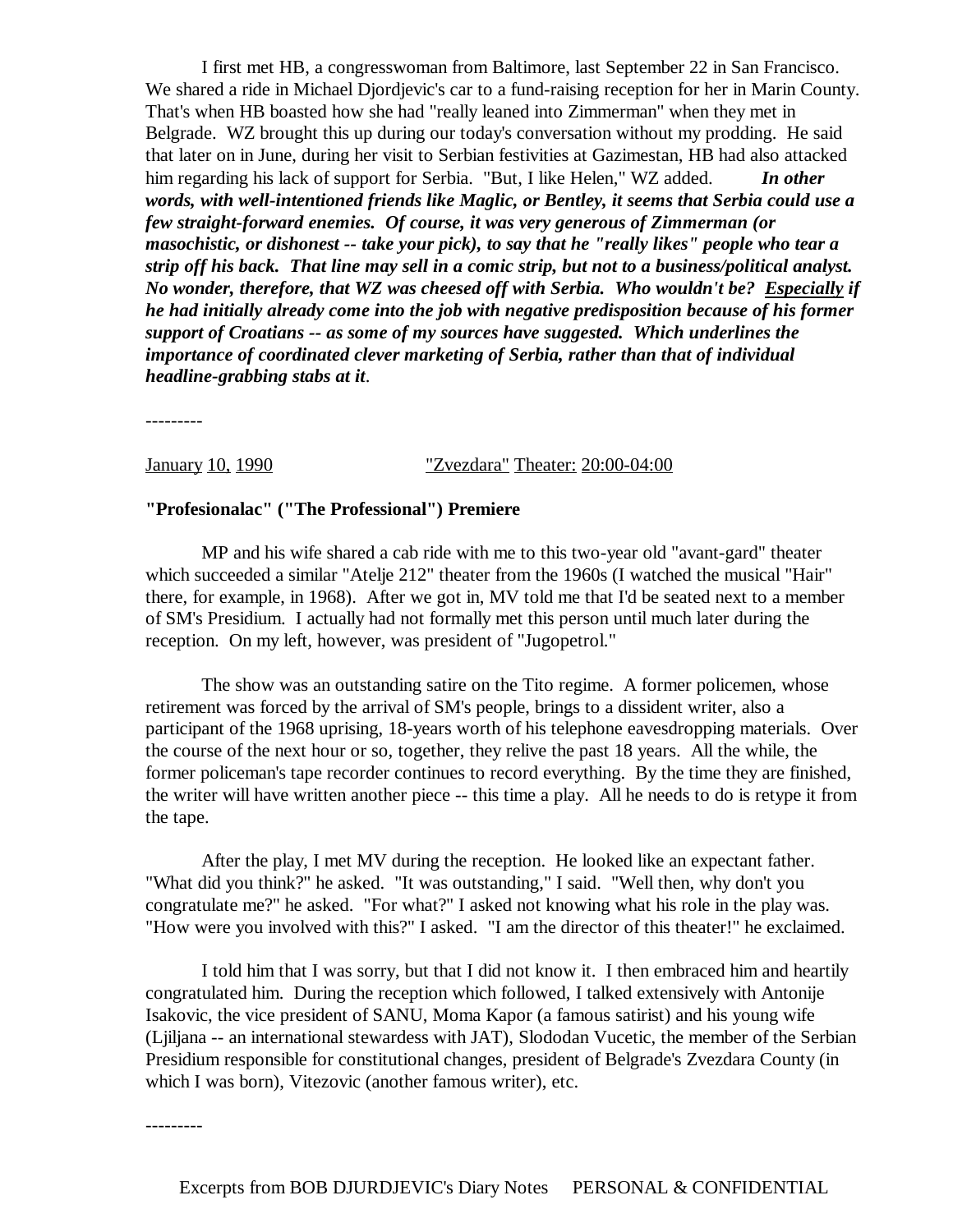#### **Telephone Conversations With Milosevic/Zimmerman**

 I spent about 20 mins talking to SM about WZ. I told him what WZ had said to me in our yesterday's meeting (i.e., that he swore he was not trying to incite a boycott of the Western European ambassadors' against Serbian festivities at Kosovo). And about how WZ arrived himself at a decision not to go (which he later may have regretted).

 I told SM how it bothered me to see a rift develop between two of my favorite countries, especially since it may have been based on flawed information. "Hm," replied SM. "I see your point. In any event, you should know that today my (Serbia's) prime minister (Radmilovic) had lunch with WZ." I already knew that (from WZ), but nevertheless I said "that's great!" I also told SM about the play I had seen and recommended that he also ought to see it.

 Immediately following this conversation, I called WZ and told him that notwithstanding the fact that he did not ask me formally to intervene, I had relayed his statement about Kosovo to SM. And that, from now on, I was hoping that there would be multi-lateral relations between Serbia and America, including the official government ties, and not just that of the maverick business people like myself. WZ again said that he appreciated all that I have been doing.

 I also told WZ about the play I had seen and recommended that he also ought to see it. I told him that he would probably appreciate the Serb's striving toward the democracy better if he saw an example of the freedom of speech -- how a few strips of Tito's skin are being taken off live, and on stage. He said that he was grateful for the suggestion and anxious to go to some cultural events like that. I also recommended that he get a book (script) in advance, so as to be able to follow the play better.

 Thereafter, I called MP and MV and suggested that they send personal invitations to the play to SM and WZ. MP and MV both thought that that was a good idea, and promised to do so. *I figured that SM and WZ would each benefit by seeing for themselves how far the freedom of speech in Belgrade has gotten. SM -- because some of his former supporters among the Serbian intellectuals are getting restless. They want full democracy NOW! WZ - - because the play would open up his eyes about how powerful some of the Serbian literary works are. And that Belgrade intellectuals practice what Slovenians and Croatians preach. After all, it was their fearless writing that preceded the political changes in Serbia, not the other way around.*

------------

**January 11, 1990** 16:00-18:30

#### **"NIN" Interview**

 During our meeting at the "Politika" club, TA asked me again if I would agree to do a regular column for "NIN." I said I would agree to the deal provided that in return I got a 100 year subscription to NIN, "so that my grandchildren could read it, too." "It's a deal," TA said. And as we shook right-handedly on the deal, he added "but, it could be even 200-years if you'd like." "I would," I said, as we also shook left-handedly on the amendment to my original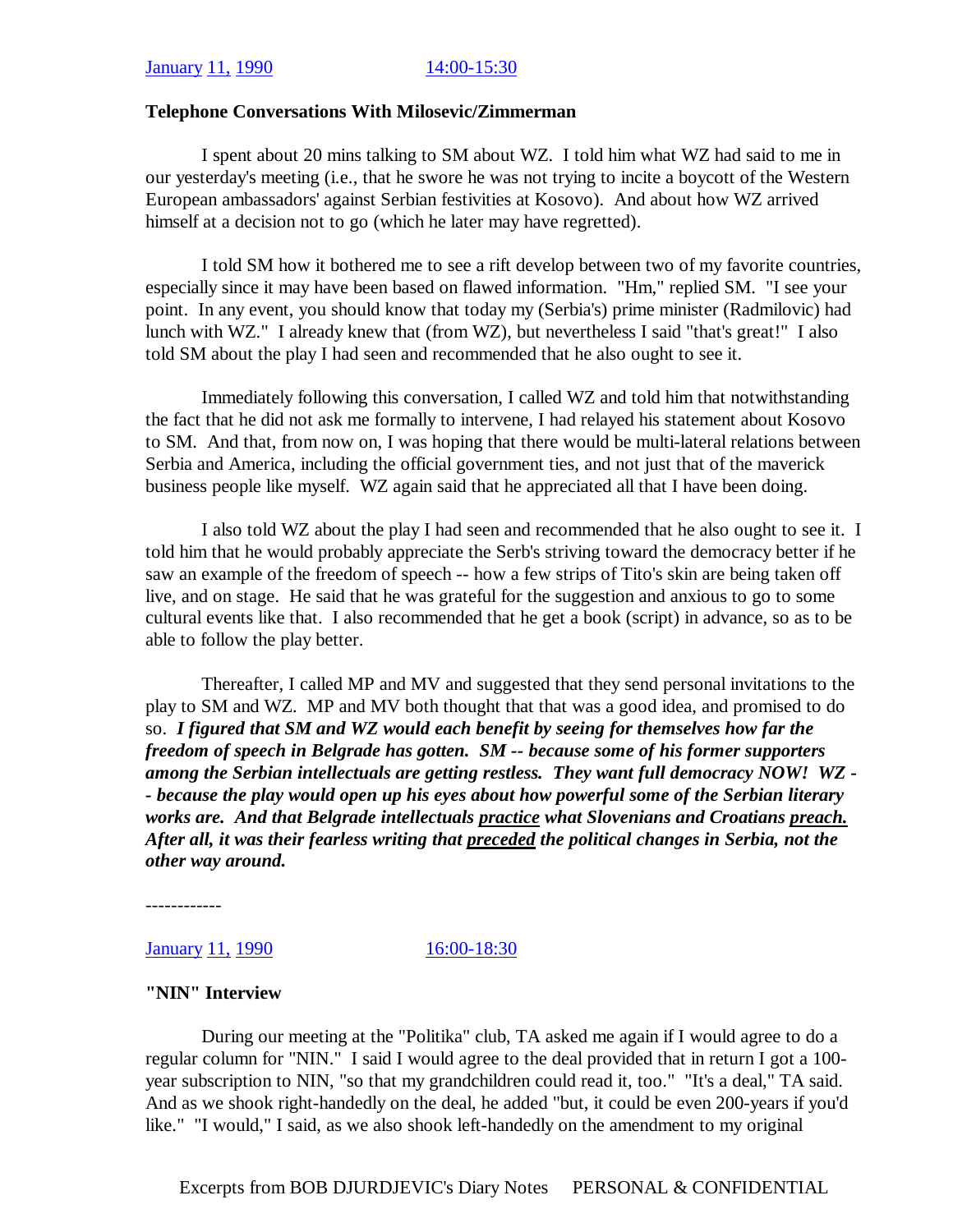proposal. The camera flashed. "In that case," I continued, "we don't need to sign any written agreements. The camera has recorded our deal. And before the witnesses at that."

 As we walked upstairs into his office for an interview, TA offered to help "in any way possible." "If you need a car, for example, now or in the future, just let me know and NIN will arrange it."

 I thanked him, but I said that I didn't need any of the above, for the time being. I said that I was curious, however, about the statement which somebody had made the night before, that "spending two hours with Milosevic was like spending a week with President Bush." "Was SM that inaccessible?" I inquired. "What was the point of this statement?"

 The opinions differed. But the one that stuck in my mind was TA's notion that "SM is much smarter than Bush." *In other words, TA thought that SM deserved more respect than the U.S. president. And, that thus he should have been harder to reach. I am sure that the U.S. ambassador to YU would whole-heartedly agree with the latter statement.* ----------

January 11, 1990 20:00-22:30 (Dinner at "Casablanca")

#### **Meeting With DM**

#### Re. Milosevic

 DM thinks that SM is "a real Communist." DM claims to have suggested to SM last Fall that he ought to appoint some liberal-thinkers to his cabinet. But, SM has not done so, according to DM. So, DM is sore at him. This confirms my earlier assessment that DM is not very influential with SM. I suggested to DM to be patient. "After all, SM is still your leader," I said. "You may disagree with him about the timing of things, but you should trust his instinct." DM replied that SM is losing the support of the intellectuals.

 DM also said that SM opposed the dethroning of Tito at the last Serbian Party Congress (Dec 11-13). "It wasn't until the last minute," DM said, "that we passed the resolution upholding a multi-party system. In facts, at the 8:00 p.m. TV news, for example, a Serbian Party member made a statement reaffirming the monopoly of the Communist Party. Right after that, our resolution passed. So, SM called this person and asked him to retract his earlier statements at the 11:00 p.m. newscast. Which he did.

#### Re. Zimmerman/Kosovo

 DM said that he was the one who informed SM about Zimmerman's trying to talk other Western ambassadors out of going to Gazimestan last June. He said that's what Zimmerman had told him over dinner. DM said that WZ joked about the fact that only the Turkish ambassador was coming. "And they beat you there anyway," WZ allegedly teased DM. DM added that he hasn't been invited to the U.S. Embassy since that time.

#### Re. Zimmerman/Croatia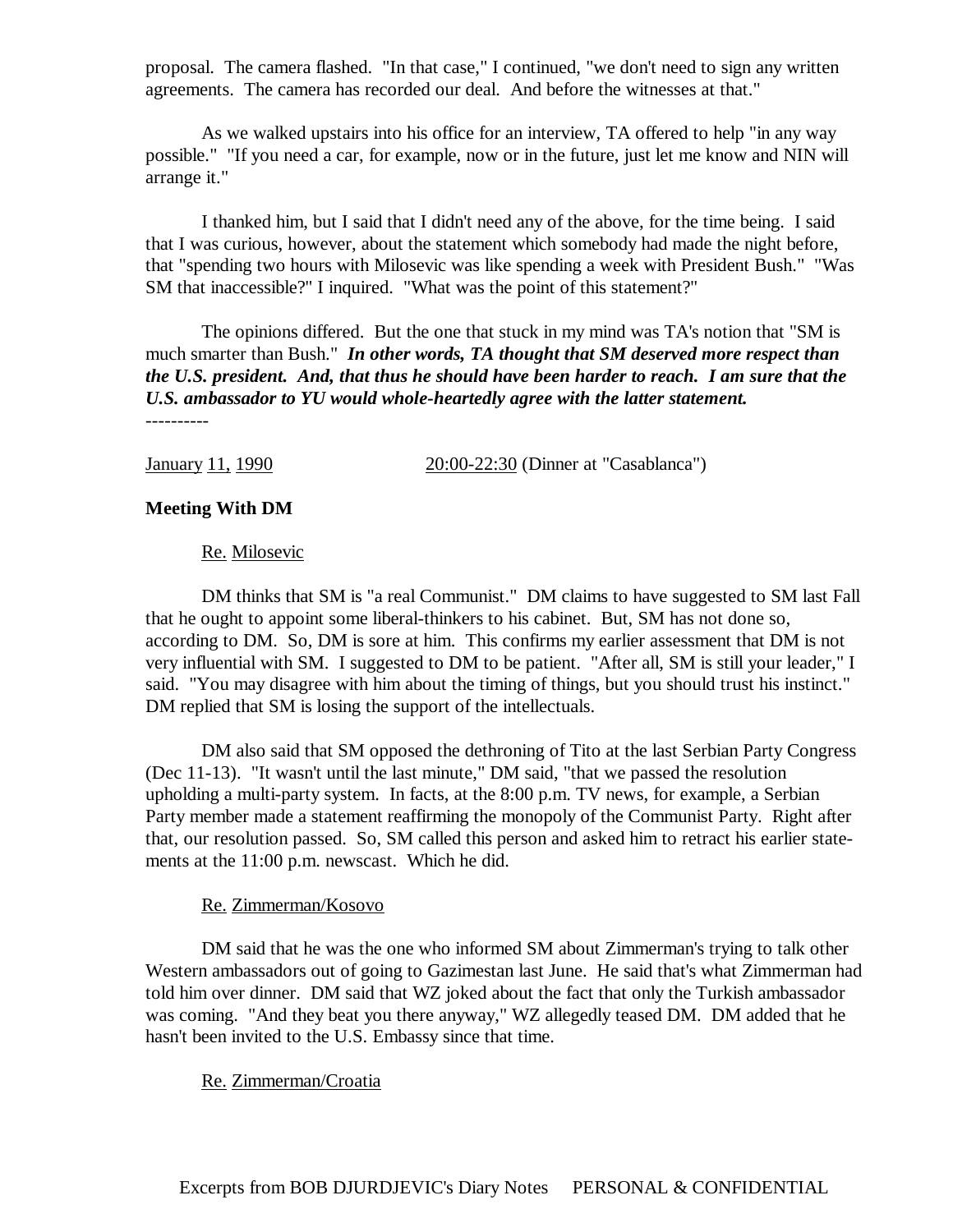DM also told me that WZ was a sympathizer of the Croatian nationalist movement which Tito crushed in 1972. BJ's comment about this? "That's dangerous. People like that don't change easily. Maybe it would be best if we got another ambassador from America."

--------

January 12, 1990 10:00-11:30 (at the Canadian Embassy)

#### **Meeting With Terry Bacon (TB), Canadian Ambassador To YU**

#### Re. His Relaxed Attitude/Good Secretary

 When his secretary took me to his office, TB was on the phone to someone. After he hung up and we had the usual small talk, I said I wanted to hear his assessment of the situation in Yugoslavia. When he started to speak he practically did not stop for half an hour! Much of what TB talked about was history with which I was well acquainted. And his opinions were similar to those which WZ had voiced in our first meeting. But he spoke eloquently and intelligently. So, I wasn't bored. When I finally got a chance to tell him that I had already had my meeting with SM, and that in fact I talked to him again after that, TB paused to catch his breath. "So what did he say?" he asked. Finally it was my turn to speak.

#### Re. The Slovenian Leadership

 I told TB almost as much as I had said earlier to WZ and RR at the U.S. Embassy. When I told him of SM's comments about the "real democracy" (versus the apparent one in Slovenia), and the fact that, in my opinion, SM's red (Communist) skin was very thin, TB was at first rather cynical. "That's his post-Rumania skin," he noted dryly.

 But, after some of my additional comments, he concluded that "that's very interesting." He said that he recalled questioning questioned Joze Smole, a Slovenian Communist leader, about it. "Suppose you (the Slovenian Communists) were defeated in the elections," TB asked Smole. "Would you relinquish power?" "That's impossible," Smole replied. "We'd never lose." "But, suppose you did?" TB insisted. Still evasive answers. "Finally, after about eight tries from different angles, Smole reluctantly told me that yes, they would give up power." ------------------

 $\frac{\text{January } 12, 1990}{11:40-13:00}$  (at my hotel)

#### **Meeting With XX And ZZ**

 Since I had such a hard time shaking the Canadian ambassador off, I was 30 minutes late for the meeting with XX and ZZ at my hotel. Since ZZ had to preside over a 12:00 meeting at the Parliament, we really only had enough time to discuss how, if at all, we could meet again.

 Meanwhile, after ZZ had left, XX opened up to me as he had never done before. He said that in 1944, after he ran away from home to join the "partisans" at the age of 17, he was assigned as a guard to an "OZNA" unit. This was the ultimate security agency of the Communist Party. Its name was later changed to UDBA. At the time, XX's mother was imprisoned at Banjica. Later she was transferred to a German concentration camp.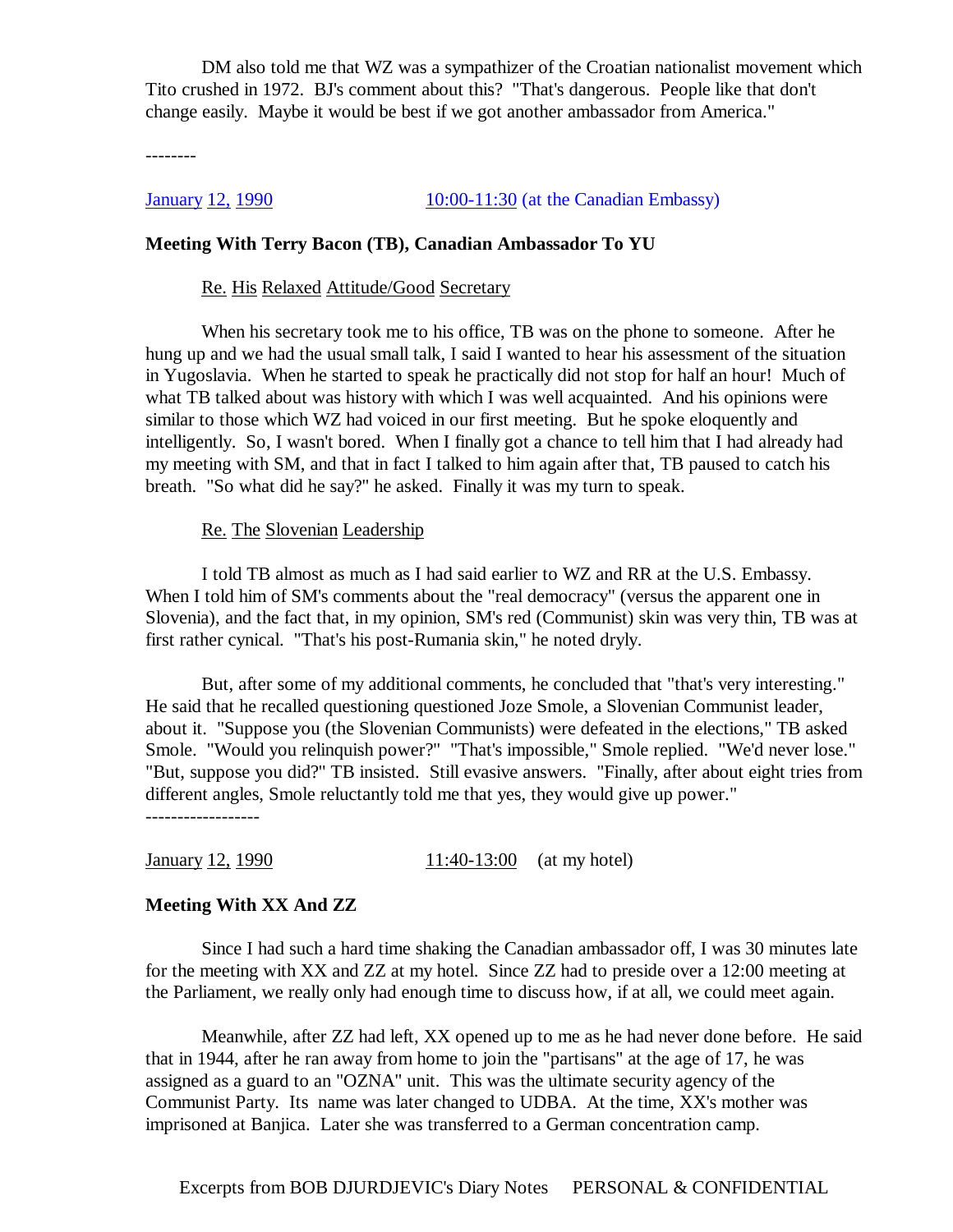With tears welling up in his eyes, XX told me about the beatings and the murders by the Communists which he had personally witnessed. "Most of our prisoners were only 'guilty' of one thing," he said. "They weren't the Communist Party sympathizers. Many of them were simply good Serbs. For that, they were beaten until their feet were swollen with blisters. Then, they were shot dead with a single bullet to their heads. There were 3,000 of them killed in Zemun alone. That was 10% of Zemun's population at the time!"

 XX paused to collect his thoughts. "I know where their graves are. That's what I had just been talking about to ZZ before you came. ZZ told me to write it all down, along with the maps of the mass graves. And to sign my statement. To make it all official. There aren't many of us left -- the live witnesses to these executions," he said. "XX told me that according to ZZ's estimate (of just a few minutes before), in Belgrade, for example, there had been 12,500 people executed for the same reason -- that they weren't Communists, or were suspected to be Communist enemies' supporters ."

 XX paused. It was obvious at this stage that XX was dumping a lot of his old past. And that he was hurting. He described the nights in Zemun when his duty was to push the people who had just been shot in the head into the holes in front of them. "You know, dead people are very limp," he explained. "Sometimes, the blood and their brains would splatter all over me before I could shovel them in. But, if they fell back, the OZNA officers would yell at me no end. Afterwards, they would tease me to see how tough I was."

 At this stage XX began to cry. He said that he was thinking of committing suicide - something he had only talked over with his sister at the time. She talked him out of it. He repeatedly asked for a transfer to the front, and finally got it. It was a relief from the job he had, XX said.

 By 1946, however, most of the mass killings had stopped, XX said, although the individual persecution continued for decades thereafter. *The Communist Party had obviously established the "dictatorship of the proletariat," so it could afford the generosity of mock trials like that of my father in 1952."* XX was thrown out of the Party in 1951. "I was the first person to have been thrown out of the Party without going to jail," he said. -----------

January 12, 1990 late evening

# **Conversation With LK**

#### Re. Slovenian Friends

 LK said that over the years they had befriended a Slovenian family from Jesenice. They first met in the 1960s during one of their skiing trips to Kranjska Gora. They kept up the correspondence and occasionally visited each other. Usually it was the husband who wrote. Although a Slovenian, he was born in Sremska Kamenica while his father was attending police academy there, and thus could speak Serbian.

 Suddenly last year, after the fight broke out between the Slovenian and the Serbian leadership, the wife started writing. She was apologetic about the whole thing and wanted to assure LK that her family's friendly feelings about the Serbs haven't changed. LK read to me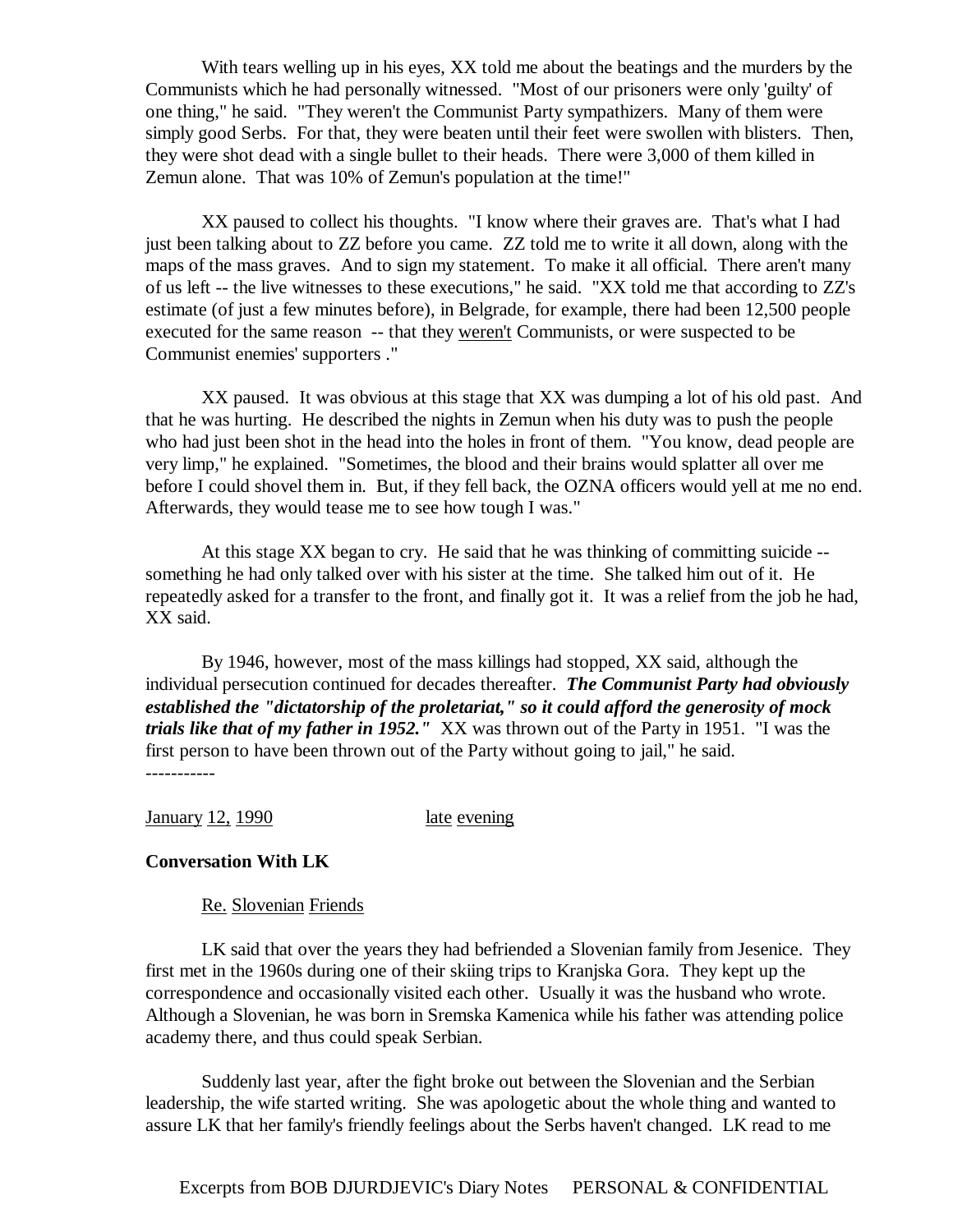excerpts from a touching letter which this Slovenian lady wrote in December. SK promised to translate it into Serbian and to send me a copy of the letter.

Re. Slovenian Leaders

 LK also told me that both Slovenian leaders -- Smole and Stanovnik -- had held diplomatic posts in the U.S.. They still frequently travel to the U.S., LK said. *Which may help explain why the Slovenian marketing has been so much more effective so far than the Serbian*.

-------------

**January 12, 1990** (From "NIN)

### **The New "Union of Radical Democrats"** (URD)

 Separately, according to a NIN (Jan 14/90) article which I read today, another new party, a "Union of Radical Democrats," has just been formed in Novi Sad, under the leadership of **Oliver Novak Novakovic** (an attorney-Novi Sad). Other founding members are **Sinisa Nikolic** (journalist), **Vojislav Devic**, **Ilija Petrovic**, **Olga Trebicnik**, **Ostoja Drazic**, **Kosta Hadzi**, and **Aljosa Milenkovic**. The URD's program may be modeled after the old Serbian "Radical Party," formed in 1882 at Ilijinim Vodama, near Kragujevac.

-------------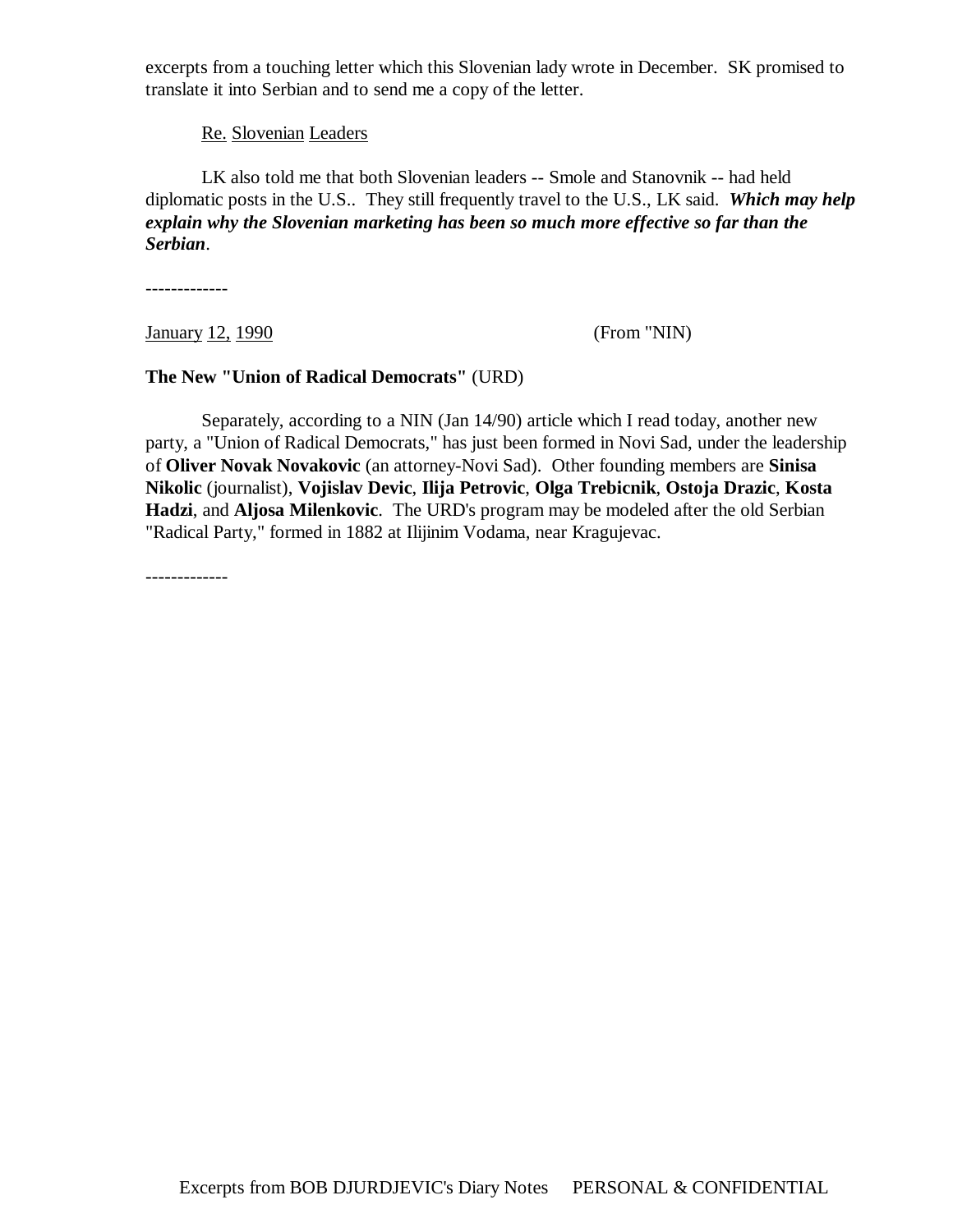# **SUMMARY**

**January 18, 1990** 

Trip Plan: Belgrade: January 5-14 Vienna: January 15 Paris: January 16-17 -------------------------------

# **YUGOSLAV/EUROPEAN TRIP OBJECTIVES**

 1. Assessing the political situation in Serbia/Yugoslavia through face-to-face meetings with Slobodan Milosevic (SM) and my other political/diplomatic contacts in Belgrade. Determining whether SM is really a hard-line Communist (as the Western press had depicted him), or is for a free democratic multi-party system.

 2. Assessing the business climate in Serbia/Yugoslavia in order to decide if, when and how to start doing business there.

 3. Visiting the family and spending the Christmas and the Serbian New Year's holidays with them. Learning more from the about my own heritage.

# **YUGOSLAV/EUROPEAN TRIP RESULTS**

 1. Objective 100% achieved. There is no doubt anymore in mind that SM wants a real multi-party democracy for Serbia/Yugoslavia.

 2. Objective 100% achieved. The time to start is now. The wheels are already turning as a result of my discussions with IBM in Vienna and Paris, and the additional conversations with SM and WZ (from Paris).

3. Objective 100% achieved.

# **ADDITIONAL POSITIVE RESULTS**

 4. Improved American/Serbian relations. Until now, Milosevic has refused to see the U.S. ambassador. And he has not received the Canadian or any other Western European ambassadors, either. Even before I left Belgrade, however, there had been some tangible progress in the U.S./Serbian relations. Zimmerman met for lunch with the Serbian prime minister Radmilovic on Jan. 11.

 5. New contacts with Serbia's cultural/humanistic world. During this trip, I have made new contacts with Serbia's spiritual leaders -- the writers from "Francuska 7" whose outspokenness precipitated the democratization process. Ditto re. meeting with some prominent members of the Serbian Academy of Arts & Sciences, as well as Belgrade's top actors and actresses.

 6. New column in "NIN." Also exceeding the initial expectations for this trip is the new deal which I made with "NIN's" editor Andjelic for a regular column. In exchange, he agreed to